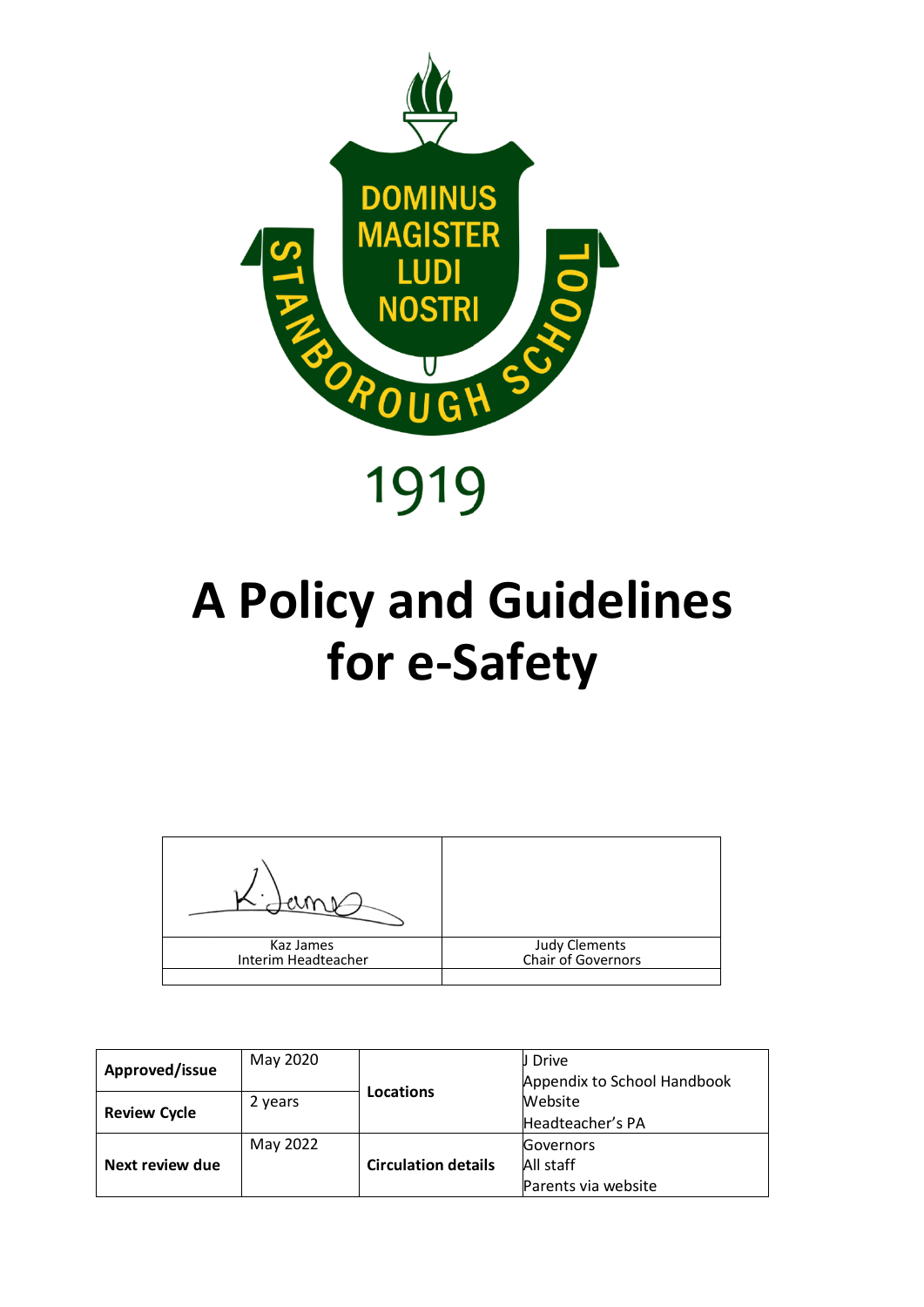

#### **Table of Contents**

| 1. |  |
|----|--|
|    |  |
|    |  |
|    |  |
|    |  |
| 2. |  |
|    |  |
|    |  |
|    |  |
|    |  |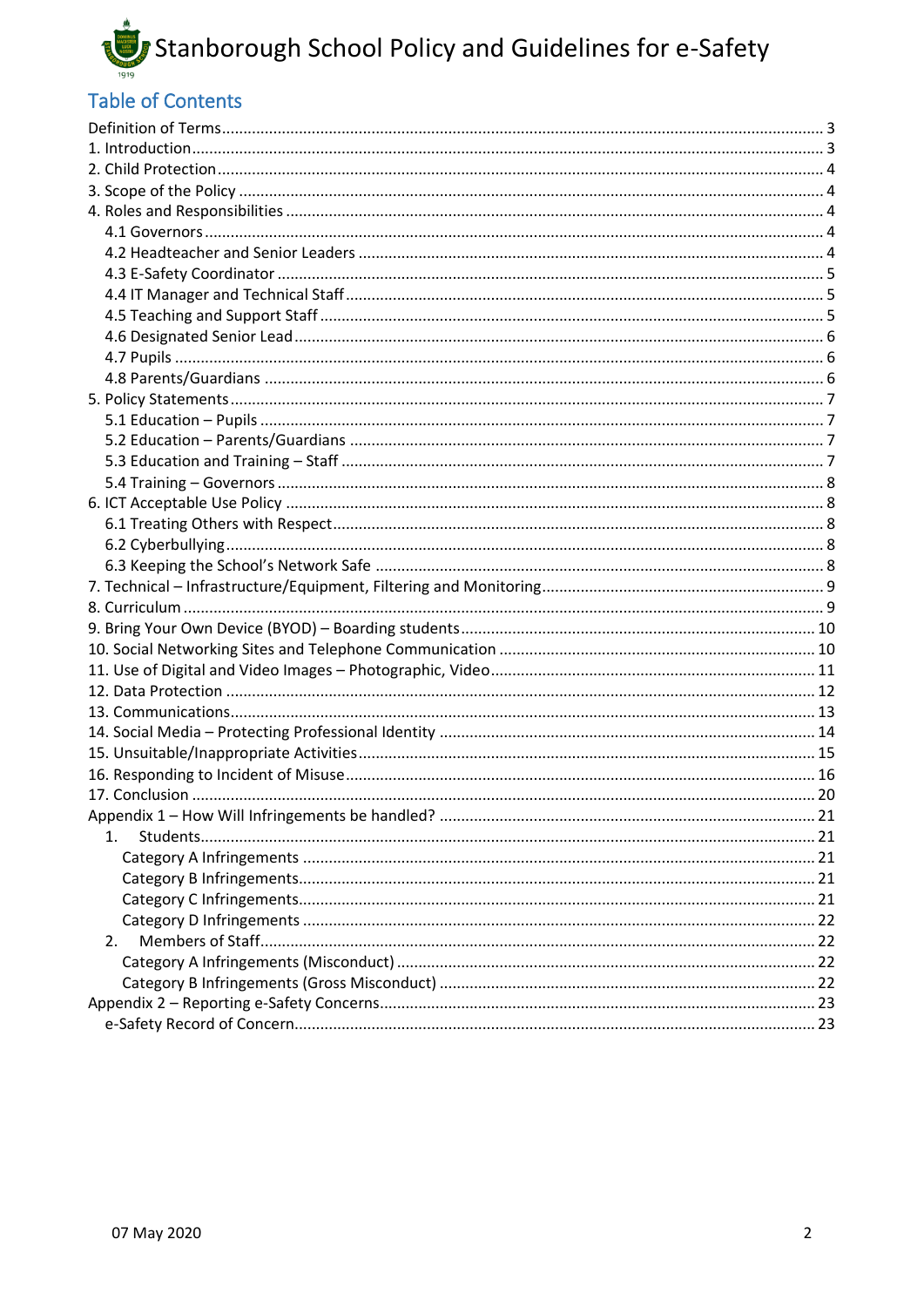#### <span id="page-2-0"></span>Definition of Terms

| School:                  | Stanborough Secondary School, including the Boarding School                                                                                                         |
|--------------------------|---------------------------------------------------------------------------------------------------------------------------------------------------------------------|
| Headteacher:             | Headteacher of the School                                                                                                                                           |
| <b>Pupils, Students:</b> | Pupils who attend the School                                                                                                                                        |
| Staff:                   | Any member of the staff employed by the School in either a teaching or non-teaching<br>role, members of the Governing Body and Volunteers working within the School |

#### <span id="page-2-1"></span>1. Introduction

**1.1** Stanborough School is a caring community founded upon Christian values and, as such, the wellbeing of each of its members is a prime concern.

**1.2** Information and Communication Technology (ICT) has transformed the process of teaching and learning in the School. It is a crucial component of every academic subject, and is also taught as a subject in its own right. All pupils are taught how to research on the internet and to evaluate sources. They are instructed in the importance of evaluating the intellectual integrity of different sites, and why some apparently authoritative sites need to be treated with caution.

**1.3** ICT and the communications revolution provide unrivalled opportunities for enhanced learning, but these new technologies can put young people at risk within and outside of the School. Some of the dangers they may face include:

- Unauthorised access to/loss of/sharing of personal information;
- The risk of being subject to grooming by those with whom they make contact on the internet;
- The sharing/distribution of personal images without an individual's consent or knowledge;
- Inappropriate communication/contact with others, including strangers;
- Cyber-bullying;
- Access to illegal, harmful or inappropriate images or other content and/or access to unsuitable video/internet games;
- An inability to evaluate the quality, accuracy and relevance of information on the internet;
- Plagiarism and copyright infringement;
- Illegal downloading of music or video files;
- The potential for excessive use which may impact on the social and emotional development and learning of the young person.

Many of these risks reflect situations in the off-line world and it is essential that this e-Safety Policy is used in conjunction with other School Policies including:

- Child Protection Policy
- Anti-bullying Policy
- Acceptable Use Policies
- Behaviour Management Policies for School.

As with all other risks, it is impossible to eliminate those risks completely. It is therefore essential, through good educational provision to build pupils' resilience to the risks to which they may be exposed so that they have the confidence and skills to face and deal with these risks.

Pupils are therefore taught how to stay safe in this environment and how to mitigate risk, including identity theft, bullying, harassment, grooming, stalking and abuse. They also need to learn how to avoid the risk of exposing themselves to subsequent embarrassment.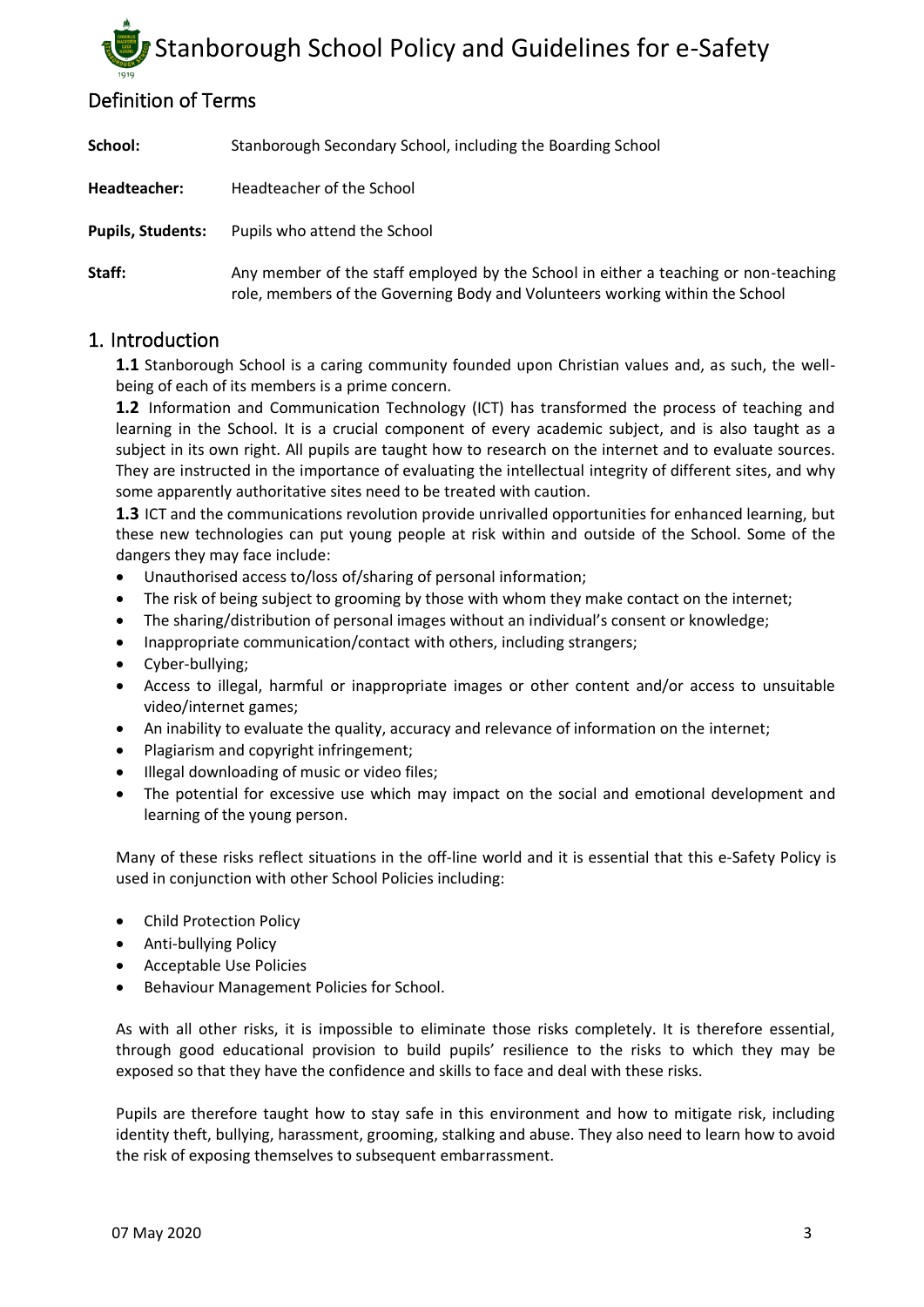

**1.4** When using the Internet to enter or share information it is important that we consider what data we are making available and how this can be viewed by others. Most social networking sites have privacy settings which can and should be used to limit the audience who can access this information.

**1.5** The Data Protection Act 2008 and the General Data Protection Regulation (GDPR) were brought in to protect the rights and privacy of individuals and to ensure that data about them was not processed without their knowledge where possible. It covers data which is held in electronic formats.

#### <span id="page-3-0"></span>2. Child Protection

**2.1** The School recognises that internet safety is a child protection and general safeguarding issue. The Designated Senior Lead and the IT Manager have been trained in safety issues involved with the misuse of the internet and other mobile electronic devices. They work to promote a culture of responsible use of technology that is consistent with the ethos of the School. All of the Staff, especially those with pastoral responsibilities, receive training in e-safety issues.

**2.2** The school has a programme on e-safety which ensures that all year groups in the School are educated, in an age-appropriate way, in the risks and reasons why they need to behave responsibly online. The Headteacher is responsible for overseeing the School.

#### <span id="page-3-1"></span>3. Scope of the Policy

**3.1** This policy applies to all members of the School community (including staff, pupils, volunteers, parents/careers, visitors, community users) who have access to and are users of School ICT systems, both in and out of the School.

**3.2** The Education and Inspections Act 2006 empowers Headteacher to such extent as is reasonable, to regulate the behaviour of pupils when they are off the School site and empowers members of staff to impose disciplinary penalties for inappropriate behaviour. This is pertinent to incidents of cyberbullying, or other e-safety incidents covered by this policy, which may take place outside of the School, but is linked to membership of the School.

**3.3** The School will deal with such incidents within this policy and associated behaviour and antibullying policies and will, where known, inform parents/careers of incidents of inappropriate e-safety behaviour that take place out of school.

#### <span id="page-3-2"></span>4. Roles and Responsibilities

The following section outlines the roles and responsibilities for e-safety of individuals and groups within the School:

#### <span id="page-3-3"></span>**4.1** Governors

Governors are responsible for the approval of the e-Safety Policy and for reviewing the effectiveness of the policy. This will be carried out by the Governors receiving regular information about e-safety incidents and monitoring reports. The Safeguarding Governor has one meeting per term with the e-Safety Coordinator, where e-safety incident logs are monitored, and subsequently makes a report to the Full Governors' Committee each term.

#### <span id="page-3-4"></span>4.2 Headteacher and Senior Leaders

- The Headteacher has a duty of care for ensuring the safety (including e-safety) of members of the School community, though the day-to-day responsibility for e-safety will be delegated to the e-Safety Coordinator.
- The Headteacher is responsible for ensuring that the e-Safety Coordinator and other relevant staff receive suitable training to enable them to carry out their e-safety roles and to train other colleagues, as relevant.
- The Headteacher will ensure that there is a system in place to allow for monitoring and support of those in School who carry out the internal e-safety monitoring role. This is to provide a safety net and also support to those colleagues who take on important monitoring roles.
- The School Leadership Team will receive regular monitoring reports from the e-Safety Coordinator.
- The Headteacher and Assistants Heads should be aware of the procedures to be followed in the event of a serious e-safety allegation being made against a member of staff (see flow chart on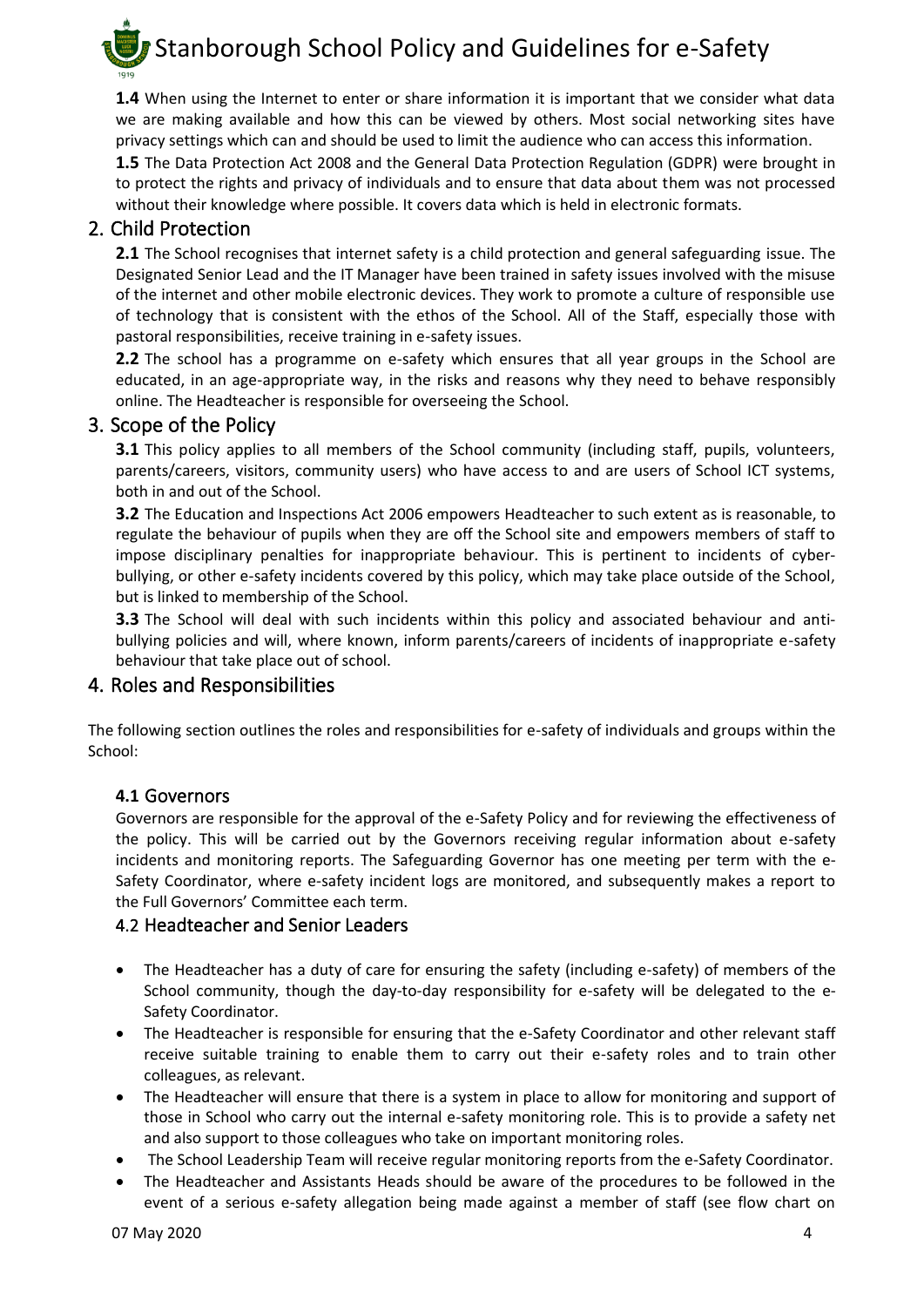dealing with e-safety incidents – included in Appendix 1 – "Responding to incidents of misuse" and relevant HR/disciplinary procedures).

#### <span id="page-4-0"></span>4.3 E-Safety Coordinator

The e-Safety Coordinator:

- takes day-to-day responsibility for e-safety issues and has a leading role in establishing and reviewing the School e-safety policy/ documents;
- ensures that all staff are aware of the procedures that need to be followed in the event of an esafety incident taking place;
- provides/organises training and advice for staff on e-safety matters;
- liaises with School ICT technical staff;
- receives reports of e-safety incidents and creates a log of incidents to inform future e-safety developments;
- meets termly with the Safeguarding Governor to discuss current issues and review incident logs; reports regularly to the School Leadership Team.

#### <span id="page-4-1"></span>4.4 IT Manager and Technical Staff

The IT Manager and ICT Assistants are responsible for ensuring:

- that the School's technical infrastructure is secure and is not open to misuse or malicious attack;
- that users may only access the networks and devices through a properly enforced password protection policy, in which passwords are regularly changed;
- that they keep up to date with e-safety technical information in order to effectively carry out their e-safety role and to inform and update others as relevant;
- that the use of the network/internet/ remote access/email is regularly monitored in order that any misuse/attempted misuse can be reported to the e-Safety Coordinator/Assistant Head/Senior Teacher for investigation/ action/sanction;
- that monitoring software/systems are implemented and updated as agreed in School policies.

#### <span id="page-4-2"></span>4.5 Teaching and Support Staff

Teaching and Support Staff are responsible for ensuring that:

- they have an up to date awareness of e-safety matters and of the current School e-Safety Policy and practices;
- they have read, understood and signed the School Staff Acceptable Use Policy (AUP);
- they report any suspected misuse or problem to the Assistant Head/Senior Teacher for investigation/action/sanction;
- all digital communications with Pupils/parents/careers should be on a professional level and only carried out using official school systems;
- e-safety issues are embedded in all aspects of the curriculum and other activities;
- pupils understand and follow the e-safety and acceptable use policies;
- pupils have a good understanding of research skills and the need to avoid plagiarism and uphold copyright regulations;
- they monitor ICT activity in lessons, extra-curricular and extended school activities;
- they are aware of e-safety issues related to the use of mobile phones, cameras and hand held devices and that they monitor their use and implement current school policies with regard to these devices;
- in lessons where internet use is pre-planned Pupils should be guided to sites checked as suitable for their use and that processes are in place for dealing with any unsuitable material that is found in internet searches.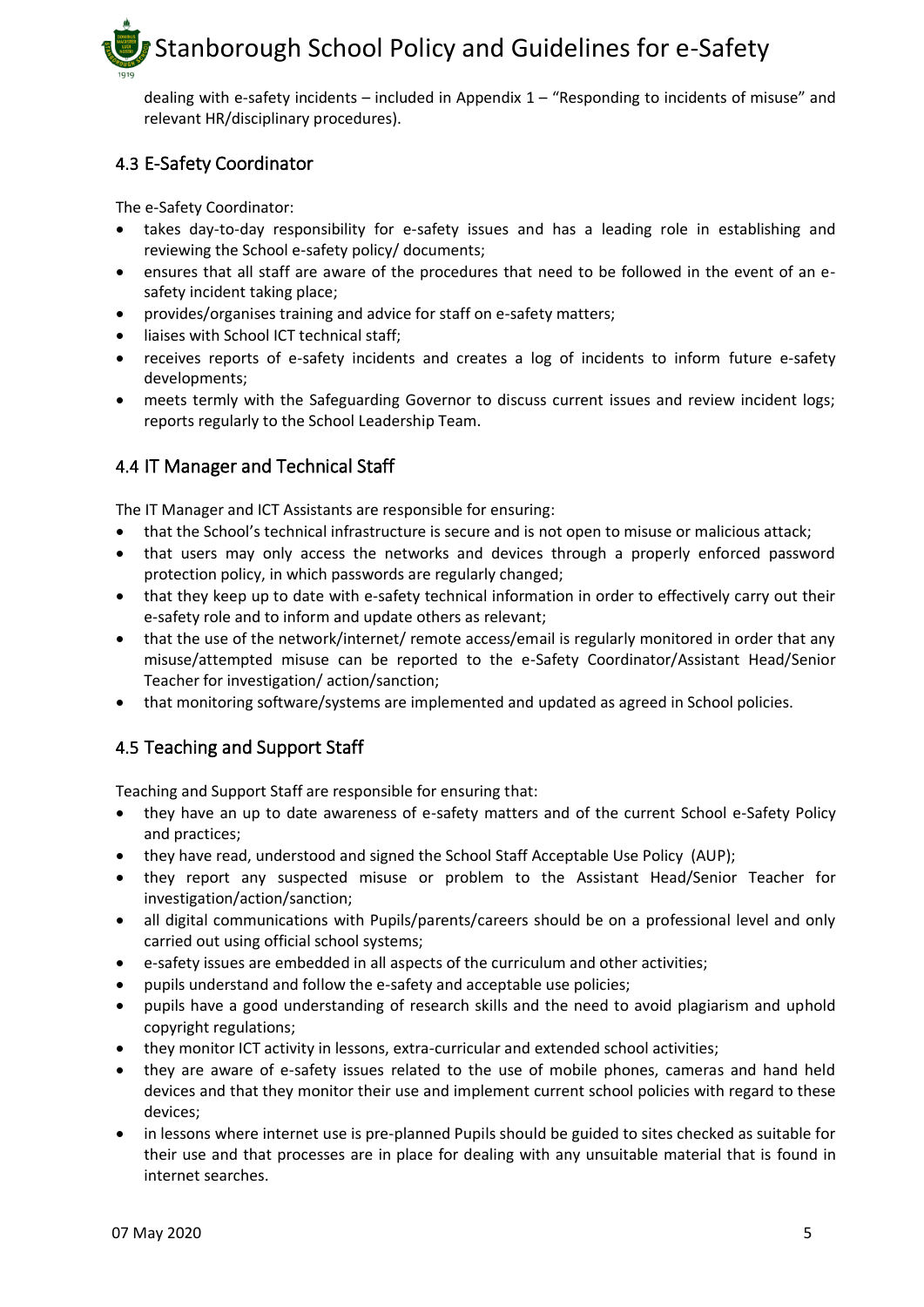#### <span id="page-5-0"></span>4.6 Designated Senior Lead

The Designated Senior Lead should be trained in e-safety issues and be aware of the potential for serious child protection/safeguarding issues to arise from:

- sharing of personal data;
- access to illegal/inappropriate materials;
- inappropriate online contact with adults/strangers;
- potential or actual incidents of grooming;
- cyber-bullying.

#### <span id="page-5-1"></span>4.7 Pupils

Pupils:

- are responsible for using the School ICT systems in accordance with the Pupil Acceptable Use Policy, which they are expected to sign before being given access to School systems;
- have a good understanding of research skills and the need to avoid plagiarism and uphold copyright regulations;
- need to understand the importance of reporting abuse, misuse or access to inappropriate materials and know how to do so;
- will be expected to know and understand policies on the use of mobile devices and digital cameras. They should also know and understand policies on the taking/use of images and on cyber-bullying;
- should understand the importance of adopting good e-safety practice when using digital technologies out of school and realize that the School's e-Safety Policy covers their actions out of school, if related to their membership of the school.

#### <span id="page-5-2"></span>4.8 Parents/Guardians

Parents/Guardians play a crucial role in ensuring that their children understand the need to use the internet/mobile devices in an appropriate way. Parents and guardians should ensure that Pupils only access social networking sites in accordance with the published age restrictions of such sites. Parents are also responsible for monitoring their children's internet use and for ensuring that their children are not involved in any incidents of cyber-bullying.

It is recognised that not all parents and careers may feel equipped to protect their son or daughter when they use electronic equipment at home hence the School organises occasions and age-appropriate information evenings for parents/guardians when a specialist offers advice about the potential hazards of this exploding technology, and the practical steps that parents/guardians can take to minimise the potential dangers to their sons and daughters without curbing their natural enthusiasm.

The School seeks to work closely with parents and guardians in promoting a culture of e-safety. The School will always contact parents/guardians if there are any worries about a child or young person's behaviour in this area, and parents/guardians are encouraged to share any worries with us.

Parents and guardians will be encouraged to support the School in promoting good e-safety practice and to follow guidelines on the appropriate use of:

- digital and video images taken at school events;
- their children's personal devices in the school.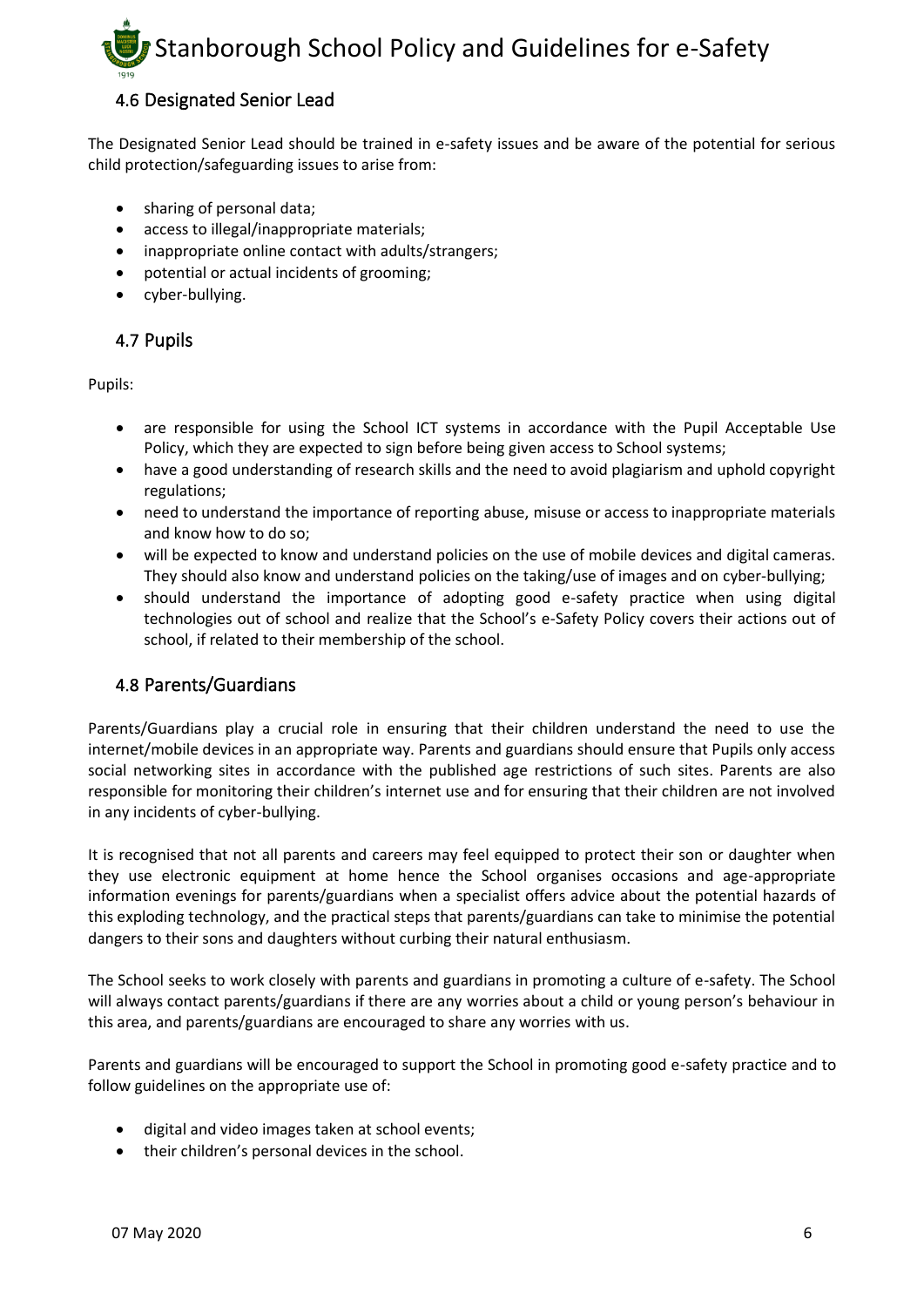

#### <span id="page-6-1"></span><span id="page-6-0"></span>5. Policy Statements

#### 5.1 Education – Pupils

Whilst regulation and technical solutions are very important, their use must be balanced by educating Pupils to take a responsible approach. The education of Pupils in e-safety is therefore an essential part of the School's e-safety provision. Children and young people need the help and support of the School to recognise and avoid e-safety risks and build their resilience.

e-Safety education will be provided in the following ways:

- A planned e-safety programme will be provided as part of ICT/PSHE and will be regularly revisited this will cover both the use of ICT and new technologies in school and outside of school;
- Key e-safety messages will be reinforced as part of a planned programme of assemblies and pastoral activities;
- Pupils will be taught in all lessons to be critically aware of the materials/content they access online and be guided to validate the accuracy of information;
- Pupils will be taught to acknowledge the source of information used and to respect copyright when using material accessed on the internet;
- Pupils will be helped to understand the need for the Pupil Acceptable Use Agreement and encouraged to adopt safe and responsible use of ICT, the internet and mobile devices both within and outside of school;
- Staff should act as good role models in their use of ICT, the internet and mobile devices.

#### <span id="page-6-2"></span>5.2 Education – Parents/Guardians

Many parents and carers have only a limited understanding of e-safety risks and issues, yet they play an essential role in the education of their children and in the monitoring/ regulation of the children's online behaviours. Parents may underestimate how often children and young people come across potentially harmful and inappropriate material on the internet and are often unsure about what they would do about it. "There is a generational divide" (Byron Report).

The school will therefore seek to provide information and awareness to parents and guardians through:

- Specific Parent Information Sessions;
- Letters, newsletters, website.

#### <span id="page-6-3"></span>5.3 Education and Training – Staff

It is essential that all staff receive e-safety training and understand their responsibilities, as outlined in this policy. Training will be offered as follows:

- A planned programme of formal e-safety training will be made available to staff. It is expected that some staff will identify e-safety as a training need within their personal appraisal process;
- All new staff should receive e-safety training as part of their induction programme, ensuring that they fully understand the school e-safety policy and Acceptable Use Agreements;
- The e-Safety Coordinator will receive regular updates through attendance at external training events and by reviewing guidance documents released by relevant organisations;
- This e-Safety policy and its updates will be presented to and discussed by staff in staff/ INSET days;
- The e-Safety Coordinator will provide advice/guidance/training to individuals as required.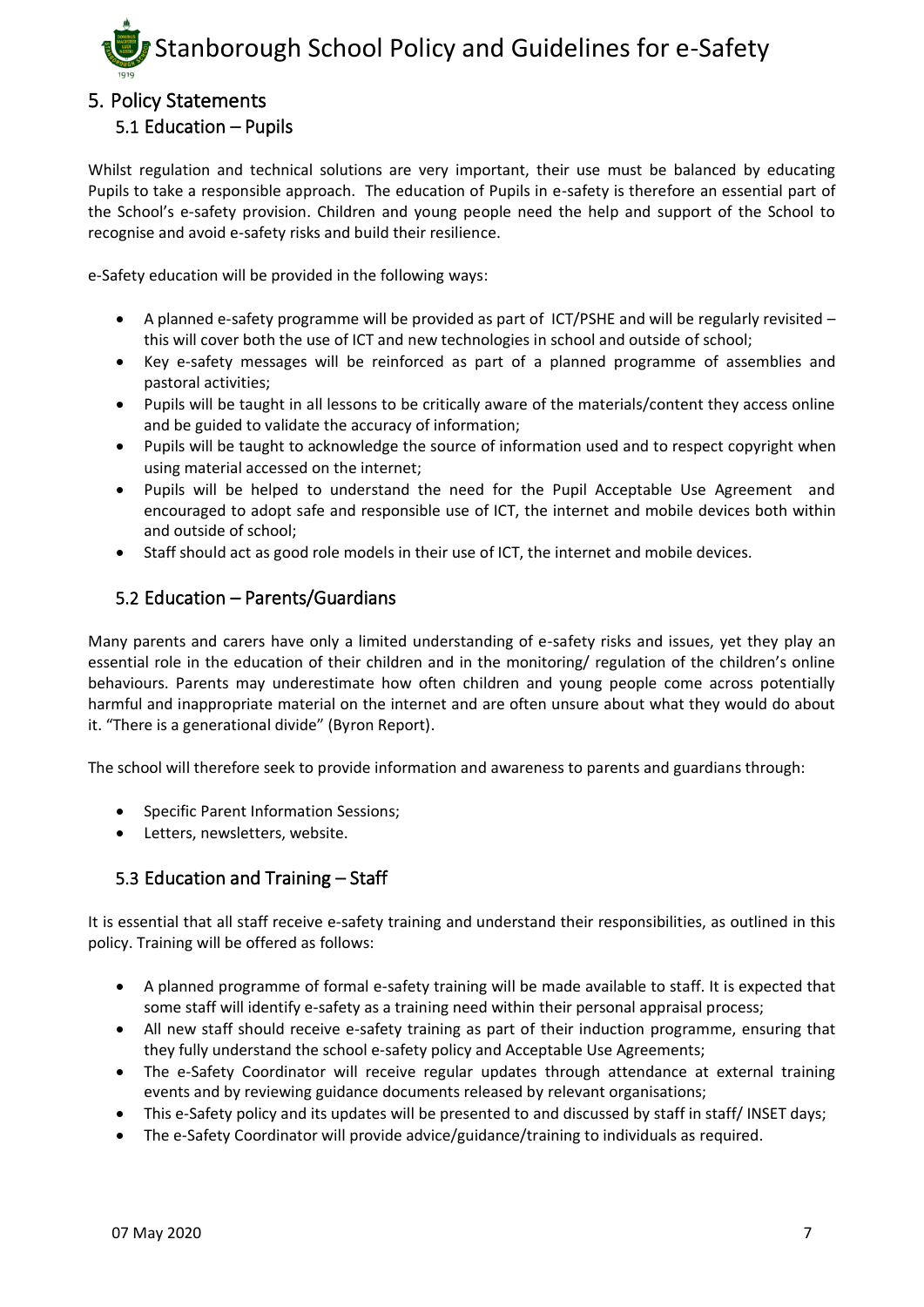#### <span id="page-7-0"></span>5.4 Training – Governors

Governors will be offered e-safety training through participation in School training/ information sessions for Staff or parents.

#### <span id="page-7-1"></span>6. ICT Acceptable Use Policy

**E-safety is a whole School responsibility, and all Staff and Pupils are required to adhere to an ICT Acceptable Use Policy, which incorporates the following guidelines in age appropriate ways:** 

#### <span id="page-7-2"></span>6.1 Treating Others with Respect

- The School expects Pupils to treat Staff and each other online with the same standards of consideration and good manners as they would in the course of face-to-face contact. They should always follow the school's Behaviour Policy, which is on the School website.
- The School expects a degree of formality in communications between Staff and Pupils, and would not in normal circumstances expect them to communicate with each other by text or mobile phone.
- Everyone has a right to feel secure and to be treated with respect, particularly the vulnerable. Harassment and bullying will not be tolerated. The School is strongly committed to promoting equal opportunities for all, regardless of race, gender, religious affiliation, cultural background, gender orientation or disability.

#### <span id="page-7-3"></span>6.2 Cyberbullying

- Cyberbullying is a particularly pernicious form of bullying, because it can be pervasive and anonymous. There can be no safe haven for the victim, who can be targeted at any time or place. The School's Anti-bullying Policy sets out our preventative measures and the procedures that will be followed where we discover cases of bullying.
- Proper supervision of Pupils plays an important part in creating a safe ICT environment at school; but everyone needs to learn how to stay safe outside of school.
- Bullying and harassment in any form should always be reported to a member of staff. It is never the victim's fault, and he or she should not be afraid to report the matter.

#### <span id="page-7-4"></span>6.3 Keeping the School's Network Safe

- Certain sites are blocked by the School's filtering system and the system monitors all use of the network and the IT Manager will oversee the checking of this on a regular basis.
- The system also monitors e-mail traffic and blocks SPAM and certain attachments.
- All Pupils are issued with their own personal school e-mail addresses. Access is via a personal LOGIN, which is password protected. Guidance is given on the reasons for always logging off and for keeping all passwords secure.
- There is strong anti-virus protection on our network, which has been installed by IT Support.
- Any member of staff who wishes to connect a mobile device to the School Staff Wireless Network will be provided with details on how to do this on request.
- Any boarding pupil who wishes to connect a mobile device to the Boarding School Wireless Network will be provided with details on how to do this on request.

**Acceptable Use Policies for ICT usage are given to all staff and Pupils. The School will impose sanctions for the misuse, or attempted misuse of the internet, mobile phones and other electronic devices.**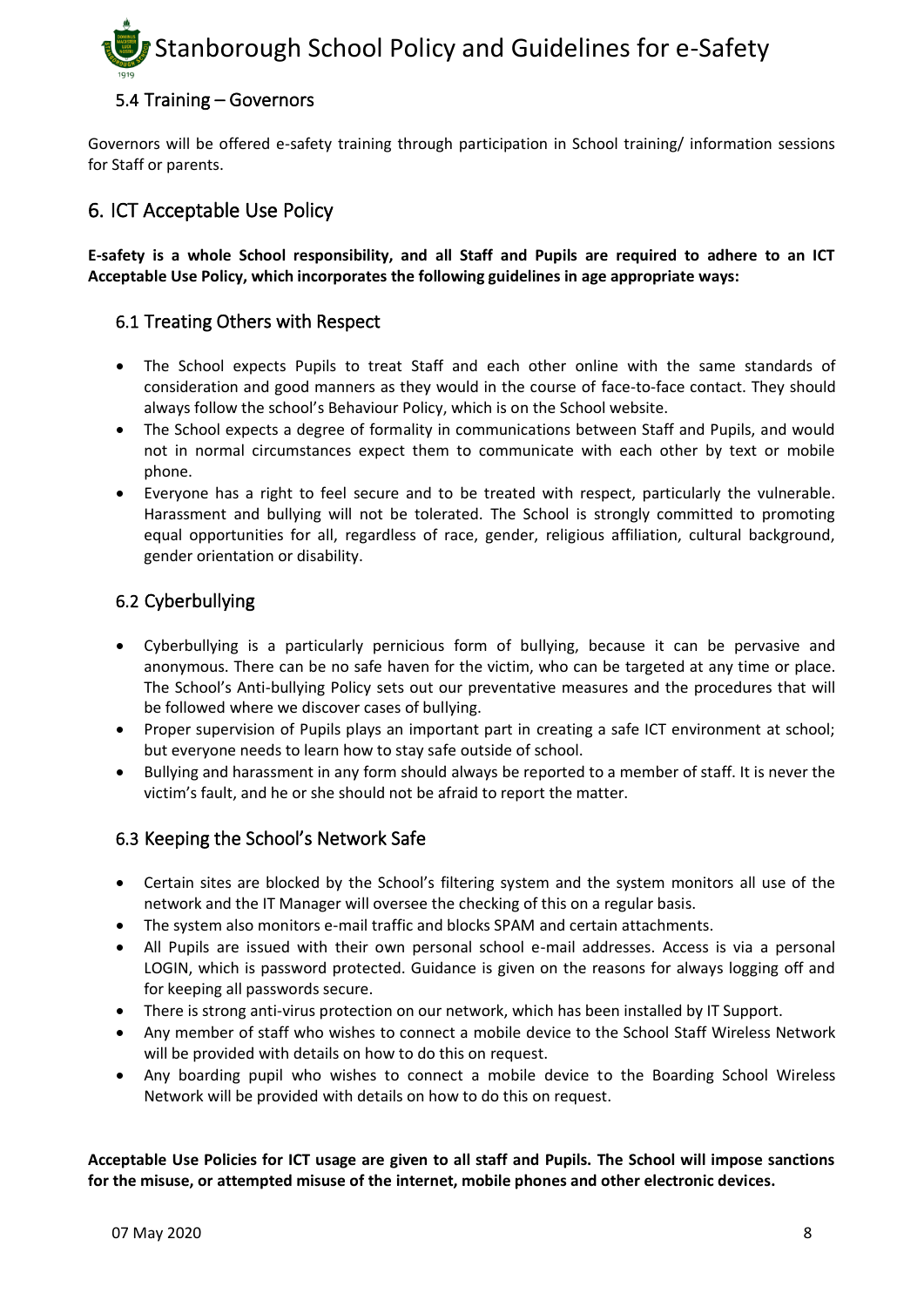

#### <span id="page-8-0"></span>7. Technical – Infrastructure/Equipment, Filtering and Monitoring

**7.1** The school will be responsible for ensuring that the school infrastructure/network is as safe and secure as is reasonably possible and that policies and procedures approved within this policy are implemented. It will also need to ensure that the relevant people named in the above sections will be effective in carrying out their e-safety responsibilities:

- There will be regular reviews and audits of the safety and security of School technical systems;
- Servers, wireless systems and cabling are securely located and physical access restricted;
- All users will have clearly defined access rights to School ICT systems. Details of access rights available to groups of users will be recorded by the IT Manager and will be reviewed annually with a member of the School Leadership Team;
- All users will be provided with a username and secure password by the Network Manager who will keep an up to date record of users and their usernames. Users will be required to change their password every 3 months;
- The "administrator" passwords for the School system, used by the IT Manager (or other person) must also be available to the Headteacher or other nominated senior leader and kept in a secure place (e.g. school safe);
- Users are responsible for the security of their username and password; they must not allow other users to access the system using their log on details and must immediately report any suspicion or evidence that there is a breach of security;
- The School provides enhanced user-level filtering through the use of "Smoothwall". In the event that the IT Manager (or other person) needs to switch off the filtering for any reason, or for any user, it must be logged and carried out by a process that is agreed by the Headteacher (or other nominated senior leader);
- Requests from staff for sites to be removed from the filtered list will be considered by the IT Manager. If the request is agreed, this action will be recorded;
- School IT Support Staff regularly monitor and record the activity of users on the School ICT systems and users are made aware of this in the Acceptable Use Policy;
- Remote management tools are used by staff to control workstations and view user's activity;
- An appropriate system is in place for users to report any actual/potential e-safety incident to the IT Manager (or other relevant person) – see Appendix 2;
- Appropriate security measures are in place to protect the servers, firewalls, routers, wireless systems, work stations, mobile devices etc. from accidental or malicious attempts which might threaten the security of the School systems and data;
- An agreed procedure is in place for the provision of temporary access of "guests" (e.g. trainee teachers, supply teachers, visitors) onto the School system;
- The School does not permit specific files to be downloaded on school workstations/portable devices. These files include applications, music files and executable extensions.
- Downloading of copyrighted materials without acquiring appropriate rights for them is not allowed;
- Only IT Support staff are allowed to install programmes on School workstations/portable devices;
- The use of removable media (e.g. memory sticks/CDs/DVDs) by users on School workstations/portable devices is allowed, however they should be scanned for viruses before they are used on the School network;
- The School infrastructure and individual workstations are protected by an up-to-date antivirus software;
- Personal data cannot be sent over the internet or taken off the School site unless safely encrypted or otherwise secured.

#### <span id="page-8-1"></span>8. Curriculum

e-Safety should be a focus in all areas of the curriculum and Staff should reinforce e-safety messages in the use of ICT across the curriculum.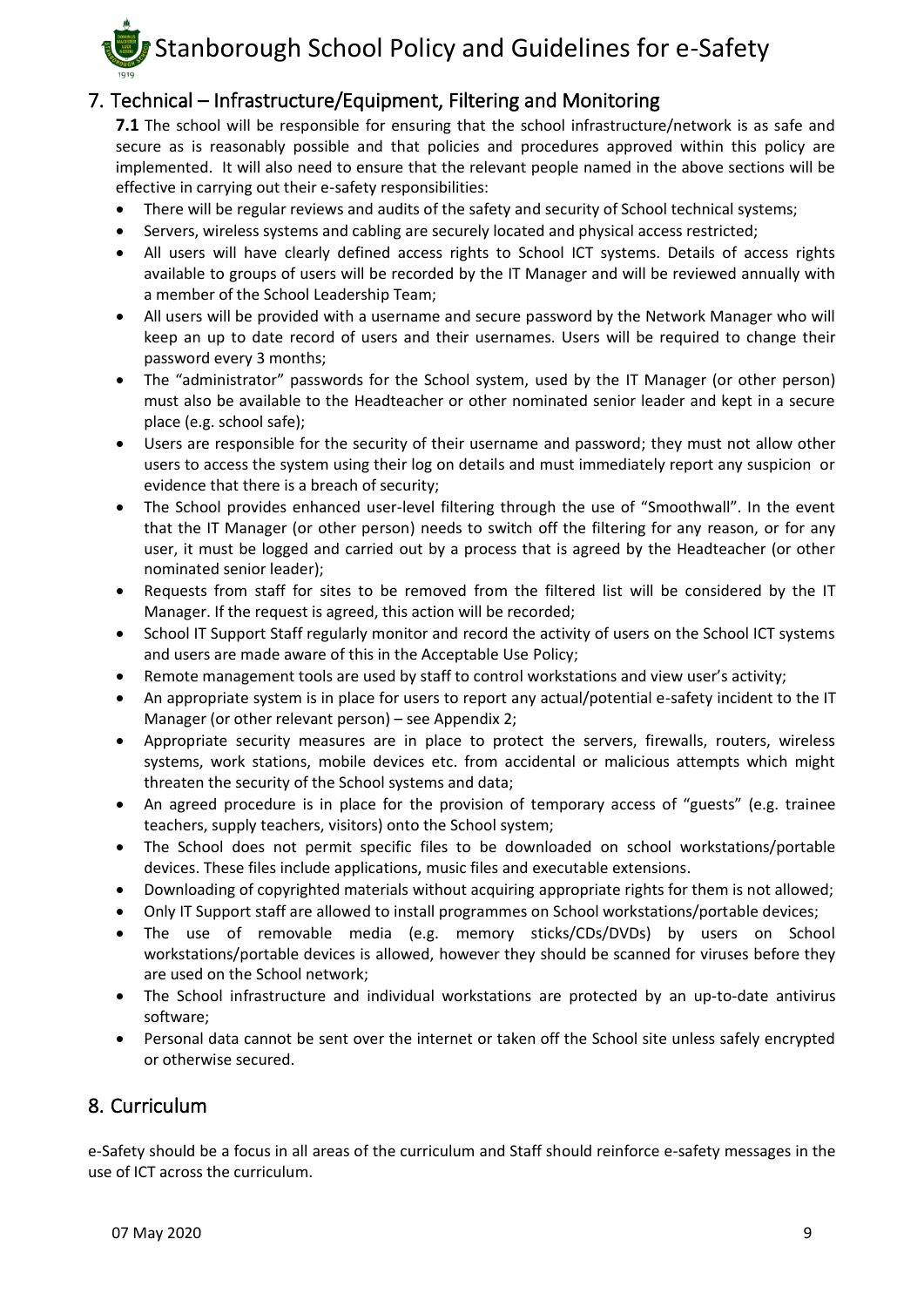**8.1** In lessons where internet use is pre-planned, it is best practice that Pupils are guided to sites checked as suitable for their use and that processes are in place for dealing with any unsuitable material that is found in internet searches.

**8.2** Where Pupils are allowed to freely search the internet, e.g. using search engines, staff will be vigilant in monitoring the content of the websites that the young people visit.

**8.3** It is accepted that from time to time, for good educational reasons, students may need to research topics (e.g. racism, drugs, discrimination) that would normally result in internet searches being blocked. In such a situation, staff can request that the IT Manager can temporarily remove these sites from the filtered list for the period of study. Any request to do so, should be recorded with clear reasons for the need.

**8.4** Pupils will be taught in all lessons to be critically aware of the materials/content they access online and be guided to validate the accuracy of the information.

8.5 Pupils will be taught to acknowledge the source of information used and to respect copyright when using material accessed on the internet.

#### <span id="page-9-0"></span>9. Bring Your Own Device (BYOD) – Boarding students

**9.1** The educational opportunities offered by mobile technologies are being expanded as a wide range of devices, software and online services become available for teaching and learning, within and beyond the classroom. This has led to the exploration by the School of users bringing their own technologies in order to provide a greater freedom of choice and usability. However, there are a number of e-safety considerations for BYOD. Use of BYOD should not introduce vulnerabilities into existing secure environments and users should refer to the Acceptable Use Policy as well as Parental Information on Mobile Devices, but the following provide a brief overview of the key points:

- The school has a set of clear expectations and responsibilities for all users;
- The school adheres to the Data Protection Act 2008 and the General Data Protection Regulation (GDPR) principles;
- All users are provided with and accept the Acceptable Use Policy;
- All network systems are secure and access for users is differentiated;
- Where possible these devices will be covered by the School's normal filtering systems, while being used on the premises;
- All users will use their username and password and keep them safe;
- Pupils receive training and guidance on the use of personal devices;
- Regular audits and monitoring of usage will take place to ensure compliance;
- Any device loss, theft, change of ownership of the device will be reported.

#### <span id="page-9-1"></span>10. Social Networking Sites and Telephone Communication

**10.1** The School IT Manager and IT Support staff have a key role in maintaining a safe technical infrastructure at the School and in keeping abreast with the rapid succession of technical developments. They are responsible for the security of the School system and data and for training our teaching and support staff in the use of ICT. They monitor the use of the internet and e-mails and will report any observed inappropriate usage to the appropriate senior manager. It is the responsibility of all staff to report any inappropriate usage to the IT Manager. Access to sites of inappropriate content is blocked from the School network, as is access to social networking sites such as Facebook during the school day.

**10.2** In normal circumstances, staff should not share personal contact details with Pupils and this includes mobile telephone numbers, home telephone numbers, instant messaging identities and social network screen-names. Where this is deemed to be needed for any reason, staff should first discuss the matter with the Head of Boarding or the Dean as appropriate. Staff and Pupils should not have each other as contacts on their personal social networking sites. Staff should not request, or respond to, any personal information from the child/young person other than that which might be appropriate as part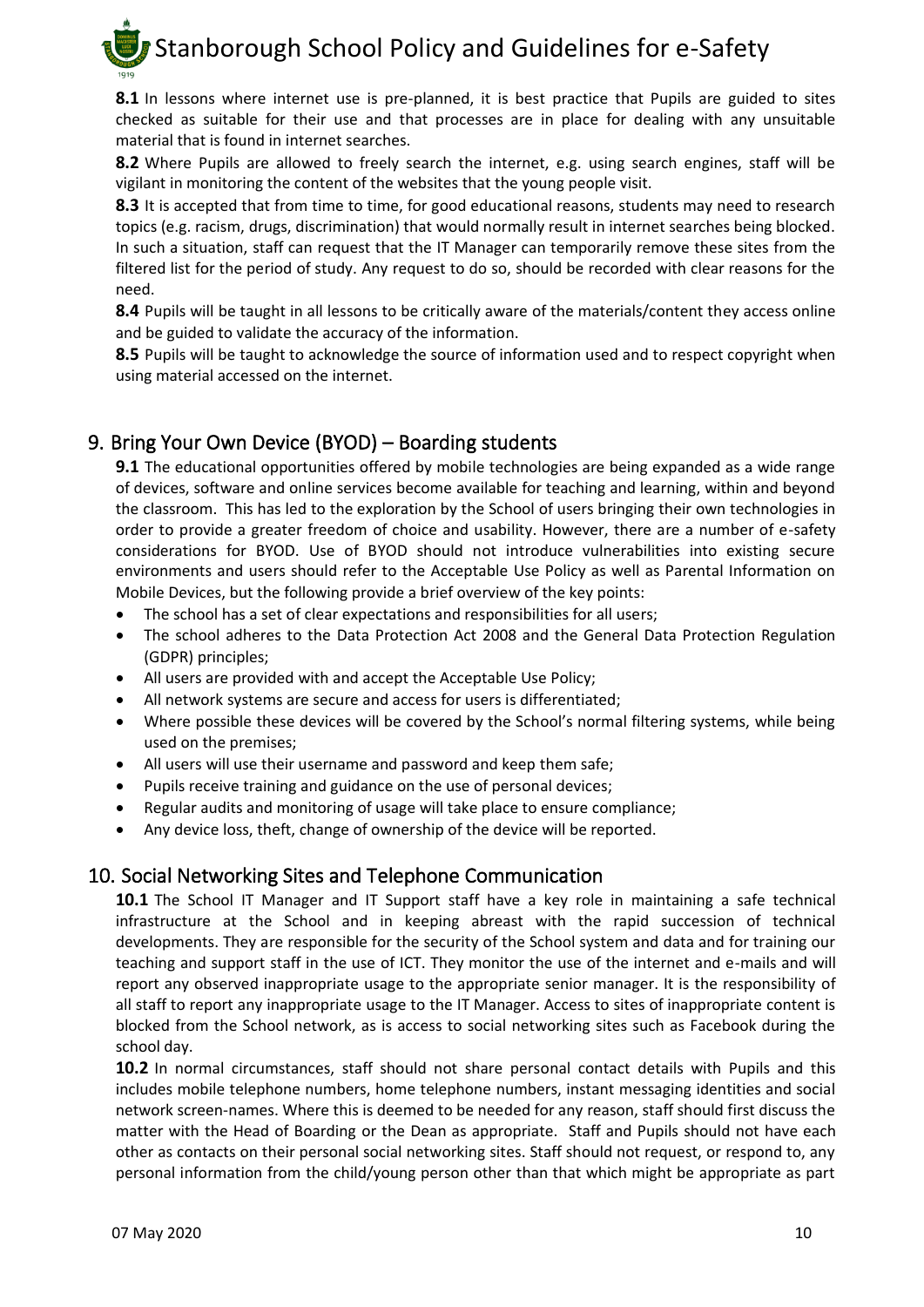of their professional role. If queries exist or if advice is needed, staff should consult, in the first instance, the Assistant Head or Head of Boarding as appropriate.

**10.3** Personal e-mail addresses, instant messaging identities or personal telephones (mobile or fixed line) should never be used to contact Pupils without the explicit agreement of the Headteacher, or, in his/her absence, from the Assistant Heads (e.g. school trips).

**10.4** The safest approach is to avoid using personal telephone equipment. Staff and Pupils should use school e-mail and can have access to a school mobile telephone for official business.

#### <span id="page-10-0"></span>11. Use of Digital and Video Images – Photographic, Video

**11.1** The development of digital imaging technologies has created significant benefits to learning, allowing Staff and Pupils instant use of images that they have recorded themselves or downloaded from the internet. However, Staff, Pupils and parents/guardians need to be aware of the risks associated with publishing digital images on the internet. Those images may provide avenues for cyberbullying to take place; digital images may remain available on the internet indefinitely and may cause harm or embarrassment to individuals in the short or longer term. It is common for employers to carry out internet searches for information about potential and existing employees.

**11.2** The School will inform and educate users about these risks and will implement policies to reduce the likelihood of the potential for harm:

When using digital images, staff will inform and educate Pupils about the risks associated with the taking, use, sharing, publication and distribution of images. In particular they should recognise the risks attached to publishing their own images on the internet e.g. on social networking sites;

- In accordance with guidance from the Information Commissioner's Office, parents/guardians are welcome to take videos and digital images of their children at school events for their own personal use (as such use in not covered by the Data Protection Act 2008 and the General Data Protection Regulation (GDPR)). To respect everyone's privacy and in some cases protection, these images should not be published/made publicly available on social networking sites, nor should parents/ guardians comment on any activities involving other Pupils in the digital/video images;
- Staff are allowed to take digital/video images to support educational aims, but must follow school policies concerning the sharing, distribution and publication of those images. Those images should only be taken on school equipment, the personal equipment of staff should not be used for such purposes;
- Care should be taken when taking digital/video images that Pupils are appropriately dressed and are not participating in activities that might bring the individuals or the school into disrepute;
- Pupils should not take, use, share, publish or distribute images (for example, video or photographs) of Staff or Pupils without their permission and any images should only be shared with the express permission of those involved;
- Photographs published on the website, or elsewhere that include Pupils will be selected carefully and will comply with good practice guidance on the use of such images;
- A Pupil's work can only be published with the permission of the Pupil and parents or guardians.
- **11.3** The Terms and Conditions that parents sign includes a section as follows:

*"Photographs: You consent to us making use of information relating to your child (including photographs and video recordings) whilst your child is at the School and after he or she has left for the purposes of: (i) managing relationships between the School and current pupils/parents; (ii) promoting the School to prospective pupils/parents; (iii) publicising the School's activities; and (iv) communicating with the school community and the body of former pupils. In respect of (ii), (iii) and (iv), this includes use of such information by the School in/on the School's prospectus (in whatever format or medium), the School's website(s). Parents who do not want their child's photograph or image to appear in any of the School's promotional material must make sure their child knows this and must write immediately to the Head requesting and an acknowledgement of their letter."*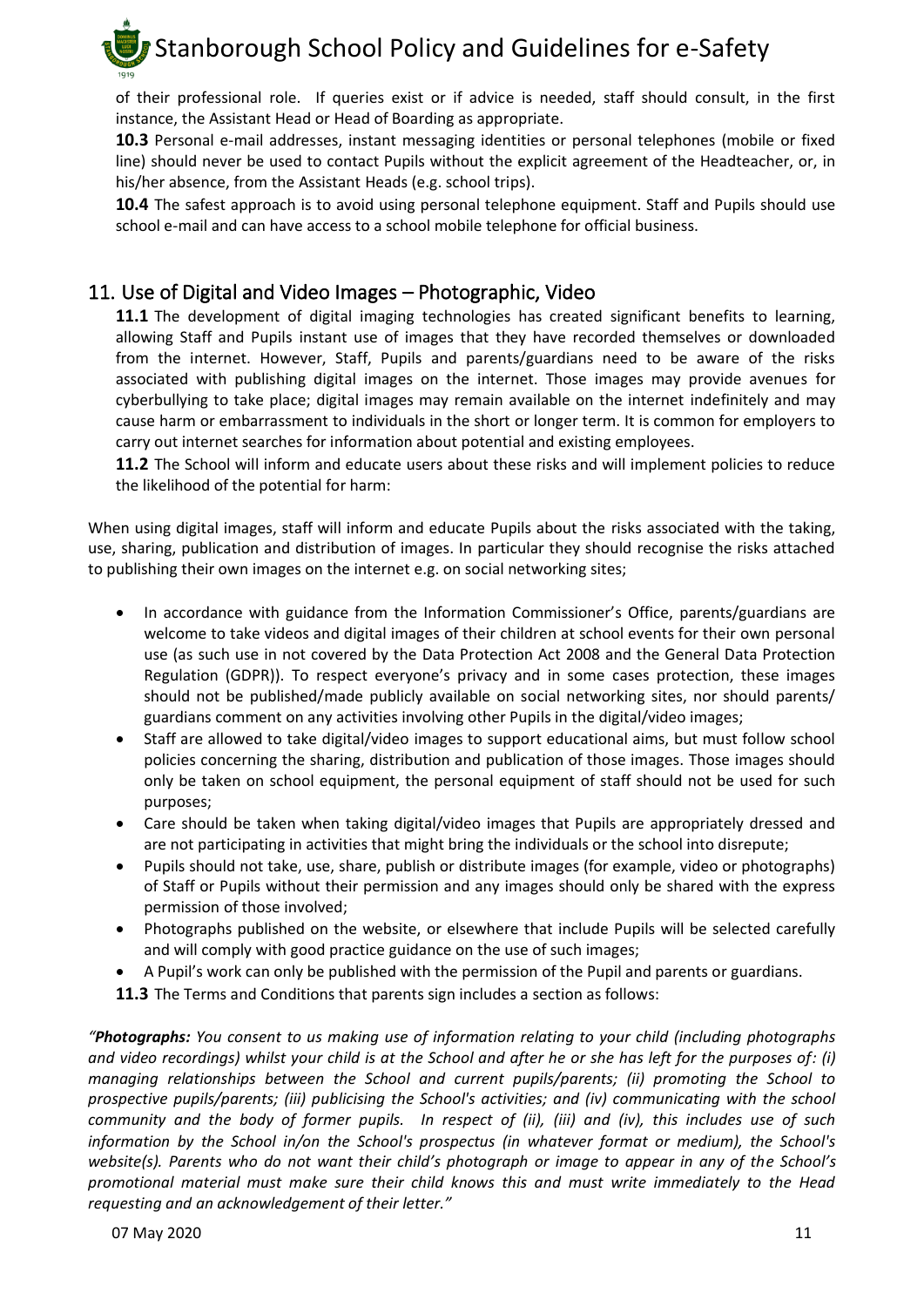**11.4** Staff need to be mindful of the possible child protection issues associated with the possession of images of children and as such they are required to adhere to the following policy.

- All images and video taken of individual pupils or groups of pupils must be uploaded **as soon as possible** to the School network and then **deleted** immediately from any personal computer, the hard drive of any computer, the memory of any camera or similar device, any personal memory device or other transportable memory.
- All images and video of individual pupils or groups of pupils which are delivered to a member of staff as part of their professional work, for example, for an Art display or a marketing initiative, must not be stored on any personal computer, the hard drive of any school computer, the memory of any camera or similar device, any personal memory device or other transportable memory and should be uploaded immediately to the School network.
- Any manipulation or images or video for any purpose including controlled assessment, coursework, marketing, etc., **must** be undertaken on the School network and the results of that manipulation stored on the network only. Exceptionally, Faculty Leaders may have occasion to transmit appropriate video and images to the awarding bodies and will be guided in that by the relevant regulations.

#### <span id="page-11-0"></span>12. Data Protection

**12.1** Personal data will be recorded, processed, transferred and made available according to the Data Protection Act 2008 and the General Data Protection Regulation (GDPR) which states that personal data must be:

- Fairly and lawfully processed;
- Processed for limited purposes;
- Adequate, relevant and not excessive;
- Accurate;
- Kept no longer than is necessary;
- Processed in accordance with the data subject's rights;
- Secure;
- Only transferred to others with adequate protection.
- **12.2** Staff must ensure that they:
- At all times take care to ensure the safe keeping of personal data, minimising the risk of its loss or misuse;
- Use personal data only on secure password protected computers and other devices, ensuring that they are properly "logged-off" at the end of any session in which they are using personal data;
- Transfer data using encryption and secure password protected devices.

**12.3** When personal data is stored on any portable computer system, memory stick or any other removable media:

- the data must be encrypted and password protected;
- the device must be password protected (many memory sticks/cards and other mobile devices cannot be password protected);
- the device must offer approved virus and malware checking software;
- the data must be securely deleted from the device, in line with School policy once it has been transferred or its use is complete.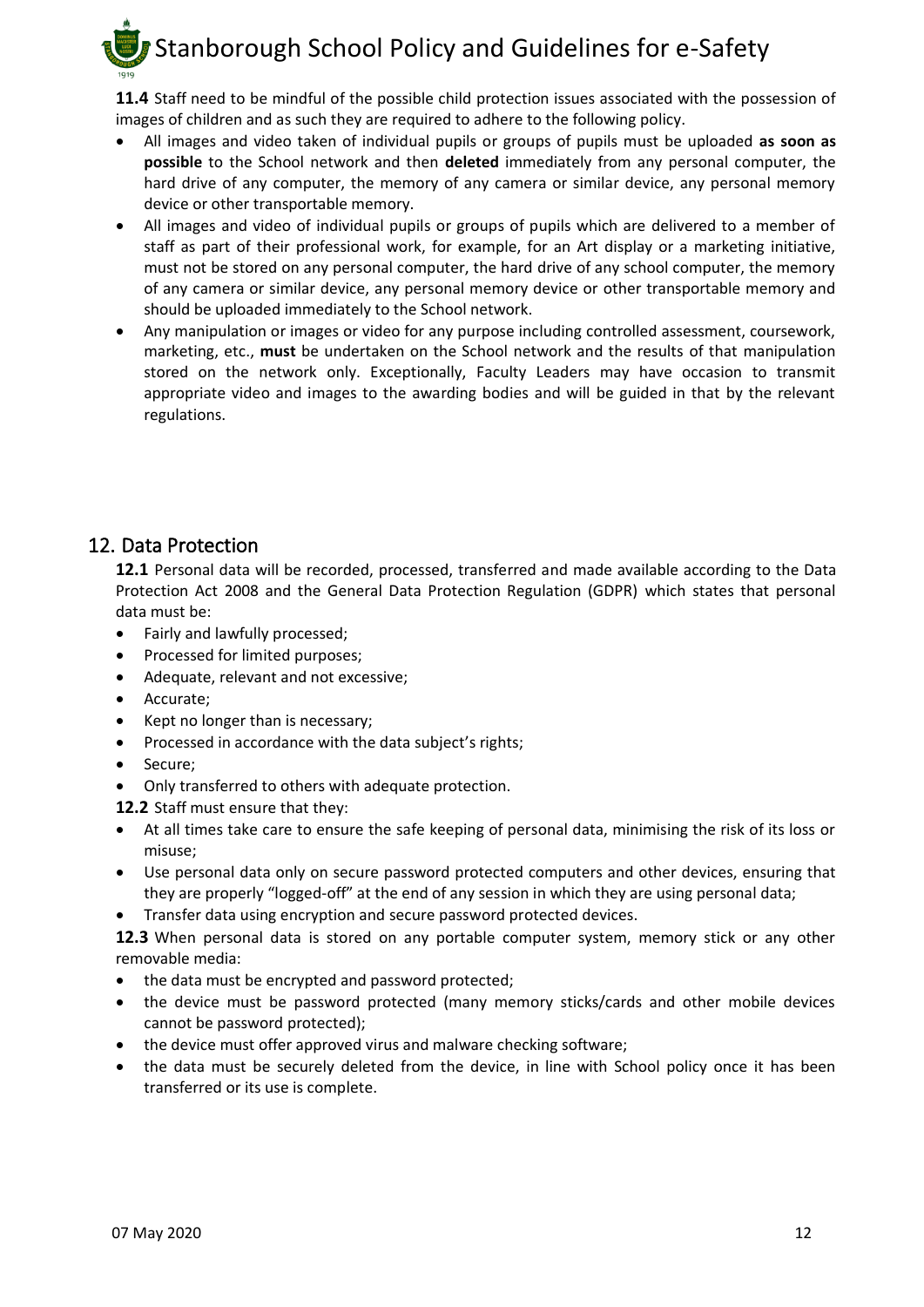

#### <span id="page-12-0"></span>13. Communications

13.1 A wide range of rapidly developing communication technologies has the potential to enhance learning. The following table shows how the school currently considers the benefit of using these technologies for education outweighing their risks / disadvantages:

|                                                                                             |              | <b>Staff and other adults</b> |                            |             | <b>Pupils</b> |                          |                               |             |
|---------------------------------------------------------------------------------------------|--------------|-------------------------------|----------------------------|-------------|---------------|--------------------------|-------------------------------|-------------|
| <b>Communication Technologies</b>                                                           | Allowed      | Allowed at certain times      | Allowed for selected staff | Not allowed | Allowed       | Allowed at certain times | Allowed with staff permission | Not allowed |
| Mobile phones may be brought<br>to school                                                   | ✓            |                               |                            |             | ✓             |                          |                               |             |
| Use of personal mobile phones in lessons                                                    |              |                               |                            |             |               |                          |                               |             |
| Use of mobile phones in social time                                                         |              |                               |                            |             |               | ✓                        |                               |             |
| Taking photos on mobile phones or<br>other camera devices (only<br>boarders - after school) |              |                               |                            |             |               |                          |                               |             |
| Use of hand held devices e.g. tablets,<br>gaming devices                                    |              |                               |                            |             |               |                          |                               |             |
| Use of personal email address in<br>school, or on school network                            |              | ✓                             |                            |             |               |                          |                               |             |
| Use of school email for personal emails                                                     |              |                               |                            |             |               |                          |                               |             |
| Use of chat rooms                                                                           |              |                               |                            |             |               |                          |                               |             |
| Use of instant messaging                                                                    |              | ✓                             |                            |             |               | ✓                        |                               |             |
| Use of social networking sites                                                              |              |                               |                            | ✓           |               |                          |                               |             |
| Use of blogs                                                                                | $\checkmark$ |                               |                            |             |               |                          |                               |             |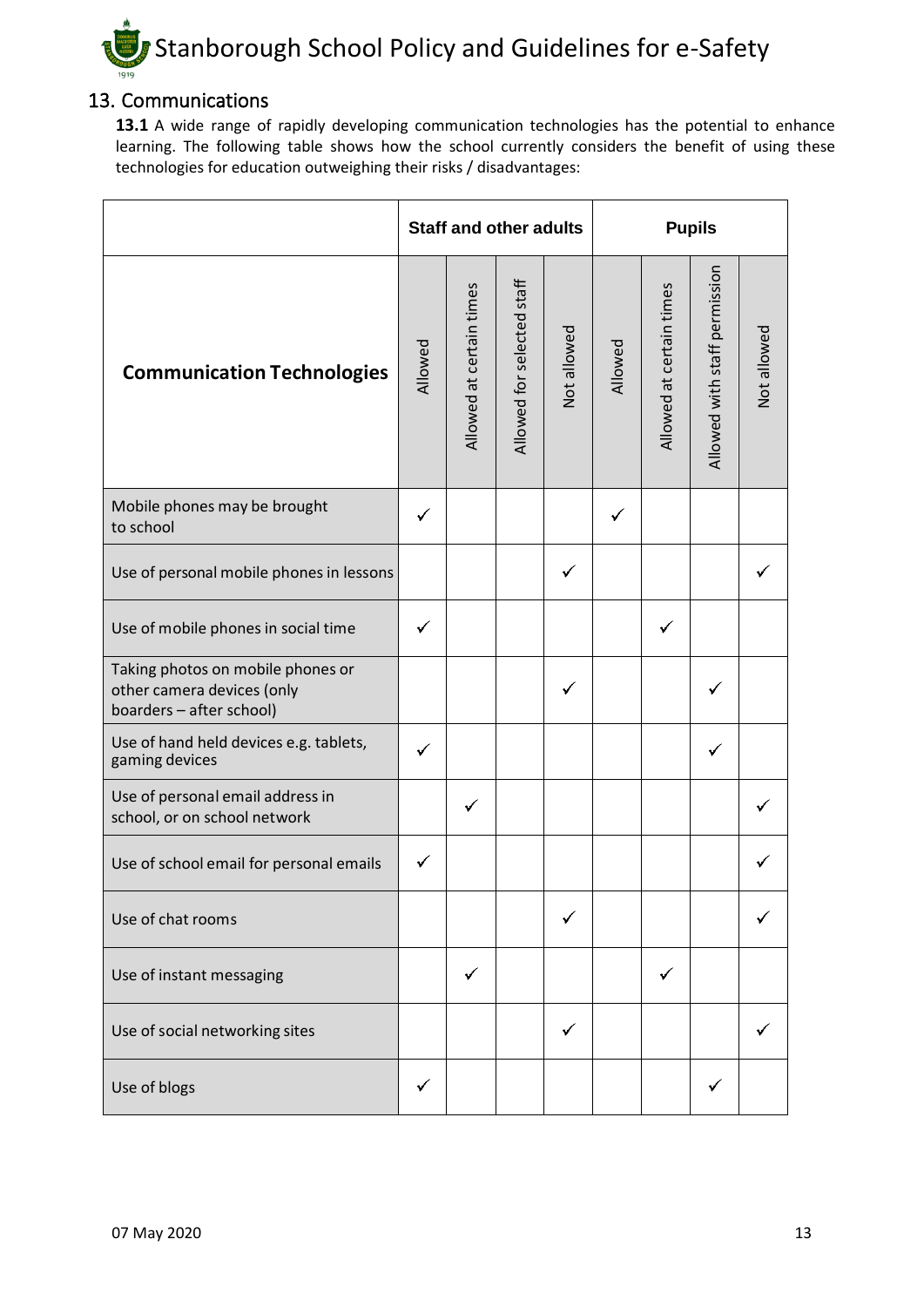- **13.2** When using communication technologies the School considers the following as good practice:
- The official School email service may be regarded as safe and secure and is monitored;
- Users should be aware that email communications are monitored;
- Users must immediately report, to the nominated person, in accordance with the School policy, the receipt of any communication that makes them feel uncomfortable, is offensive, discriminatory, threatening or bullying in nature and must not respond to any such communication;
- Any digital communication between Staff and Pupils or parents/guardians (email, chat, etc.) must be professional in tone and content. These communications may only take place on official (monitored) School systems. Personal email addresses, text messaging or social media must not be used for these communications;
- Pupils will be taught about e-safety issues, such as the risks attached to the sharing of personal details. They should also be taught strategies to deal with inappropriate communications and be reminded of the need to communicate appropriately when using digital technologies and not to include any unsuitable or abusive material;
- Personal information should not be posted on the School website and only official email addresses will be used to identify members of staff.

#### <span id="page-13-0"></span>14. Social Media – Protecting Professional Identity

**14.1** All schools have a duty of care to provide a safe learning environment for Pupils and Staff. The School could be held responsible, indirectly for acts of their employees in the course of their employment. Staff members who harass, cyberbully, discriminate on the grounds of sex, race or disability or who defame a third party may render the School liable to the injured party. Reasonable steps to prevent predictable harm must be in place.

**14.2** The school provides the following measures to ensure reasonable steps are in place to minimise risk of harm to Pupils, Staff and the School through limiting access to personal information:

- Clear reporting guidance, including responsibilities, procedures and sanctions;
- Risk assessment, including legal risk.

**14.3** School staff should ensure that:

- No reference should be made in social media to Pupils, parents/guardians or School Staff
- They do not engage in online discussion on personal matters relating to members of the school community;
- Personal opinions should not be attributed to the School;
- Security settings on personal social media profiles are regularly checked to minimise risk of loss of personal information.

**14.4** The School's use of social media for professional purposes will be checked regularly.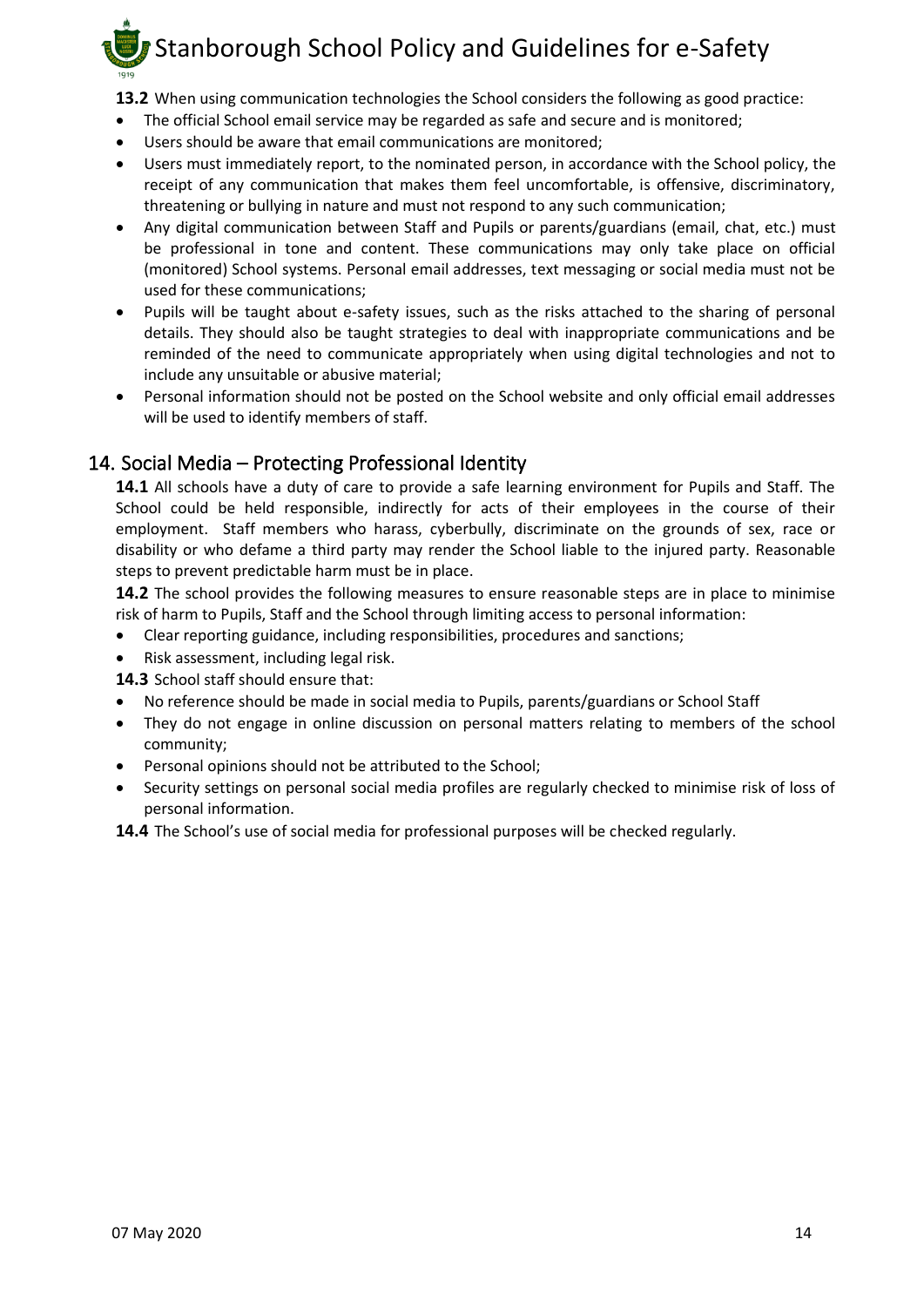#### <span id="page-14-0"></span>15. Unsuitable/Inappropriate Activities

**15.1** The School believes that the activities referred to in the following section would be inappropriate in a School context and that users, as defined below, should not engage in these activities in School or outside School when using School equipment or systems. The School policy restricts usage as follows:

| <b>User Actions</b>                                                                                                                                                   |                                                                                                                                                                                  |            |                               | ā                                |              |                             |
|-----------------------------------------------------------------------------------------------------------------------------------------------------------------------|----------------------------------------------------------------------------------------------------------------------------------------------------------------------------------|------------|-------------------------------|----------------------------------|--------------|-----------------------------|
|                                                                                                                                                                       |                                                                                                                                                                                  | Acceptable | Acceptable at<br>ertain times | Acceptable<br>nominated<br>users | Jnacceptable | Unacceptable<br>and illegal |
| Users shall not<br>visit Internet<br>sites, make,                                                                                                                     | Child sexual abuse images - The making, production or<br>distribution of indecent images of children. Contrary to The<br>Protection of Children Act 1978                         |            |                               |                                  |              |                             |
| post,<br>download,<br>upload, data                                                                                                                                    | Grooming, incitement, arrangement or facilitation of sexual acts<br>against children Contrary to the Sexual Offences Act 2003.                                                   |            |                               |                                  |              | ✓                           |
| transfer,<br>communicate<br>or pass on,                                                                                                                               | Possession of an extreme pornographic image (grossly<br>offensive, disgusting or otherwise of an obscene character)<br>Contrary to the Criminal Justice and Immigration Act 2008 |            |                               |                                  |              |                             |
| material,<br>remarks,<br>proposals or<br>comments that                                                                                                                | criminally racist material in UK - to stir up religious hatred (or<br>hatred on the grounds of sexual orientation) - contrary to the<br>Public Order Act 1986                    |            |                               |                                  |              |                             |
| contain or<br>relate to:                                                                                                                                              | pornography                                                                                                                                                                      |            |                               |                                  | ✓            |                             |
|                                                                                                                                                                       | promotion of any kind of discrimination                                                                                                                                          |            |                               |                                  | ✓            |                             |
|                                                                                                                                                                       | threatening behaviour, including promotion of physical violence<br>or mental harm                                                                                                |            |                               |                                  | J            |                             |
|                                                                                                                                                                       | any other information which may be offensive to colleagues or<br>breaches the integrity of the ethos of the school or brings the<br>school into disrepute                        |            |                               |                                  | ✓            |                             |
| Using school systems to run a private business                                                                                                                        |                                                                                                                                                                                  |            |                               |                                  | ✓            |                             |
| Using systems, applications, websites or other mechanisms that bypass the<br>filtering or other safeguards employed by the school / academy                           |                                                                                                                                                                                  |            |                               |                                  | ✓            |                             |
| Infringing copyright                                                                                                                                                  |                                                                                                                                                                                  |            |                               |                                  | ✓            |                             |
| Revealing or publicising confidential or proprietary information (e.g. financial /<br>personal information, databases, computer / network access codes and passwords) |                                                                                                                                                                                  |            |                               |                                  | ✓            |                             |
|                                                                                                                                                                       | Creating or propagating computer viruses or other harmful files                                                                                                                  |            |                               |                                  |              |                             |
| the internet)                                                                                                                                                         | Unfair usage (downloading / uploading large files that hinders others in their use of                                                                                            |            |                               |                                  | $\checkmark$ |                             |
| Online gaming (educational)                                                                                                                                           |                                                                                                                                                                                  |            | ✓                             |                                  |              |                             |
| Online gaming (non educational)                                                                                                                                       |                                                                                                                                                                                  |            |                               | ✓                                |              |                             |
| Online gambling                                                                                                                                                       |                                                                                                                                                                                  |            |                               |                                  | ✓            |                             |
| Online shopping / commerce                                                                                                                                            |                                                                                                                                                                                  |            | ✓                             |                                  |              |                             |
| File sharing (excludes school collaboration - shared network drives and School<br>Office 365/OneDrive platform)                                                       |                                                                                                                                                                                  |            |                               |                                  | ✓            |                             |
| Use of social media                                                                                                                                                   |                                                                                                                                                                                  |            | ✓                             |                                  |              |                             |
| Use of messaging apps                                                                                                                                                 |                                                                                                                                                                                  |            | ╱                             |                                  |              |                             |
| Use of video broadcasting e.g. Youtube                                                                                                                                |                                                                                                                                                                                  |            |                               |                                  |              |                             |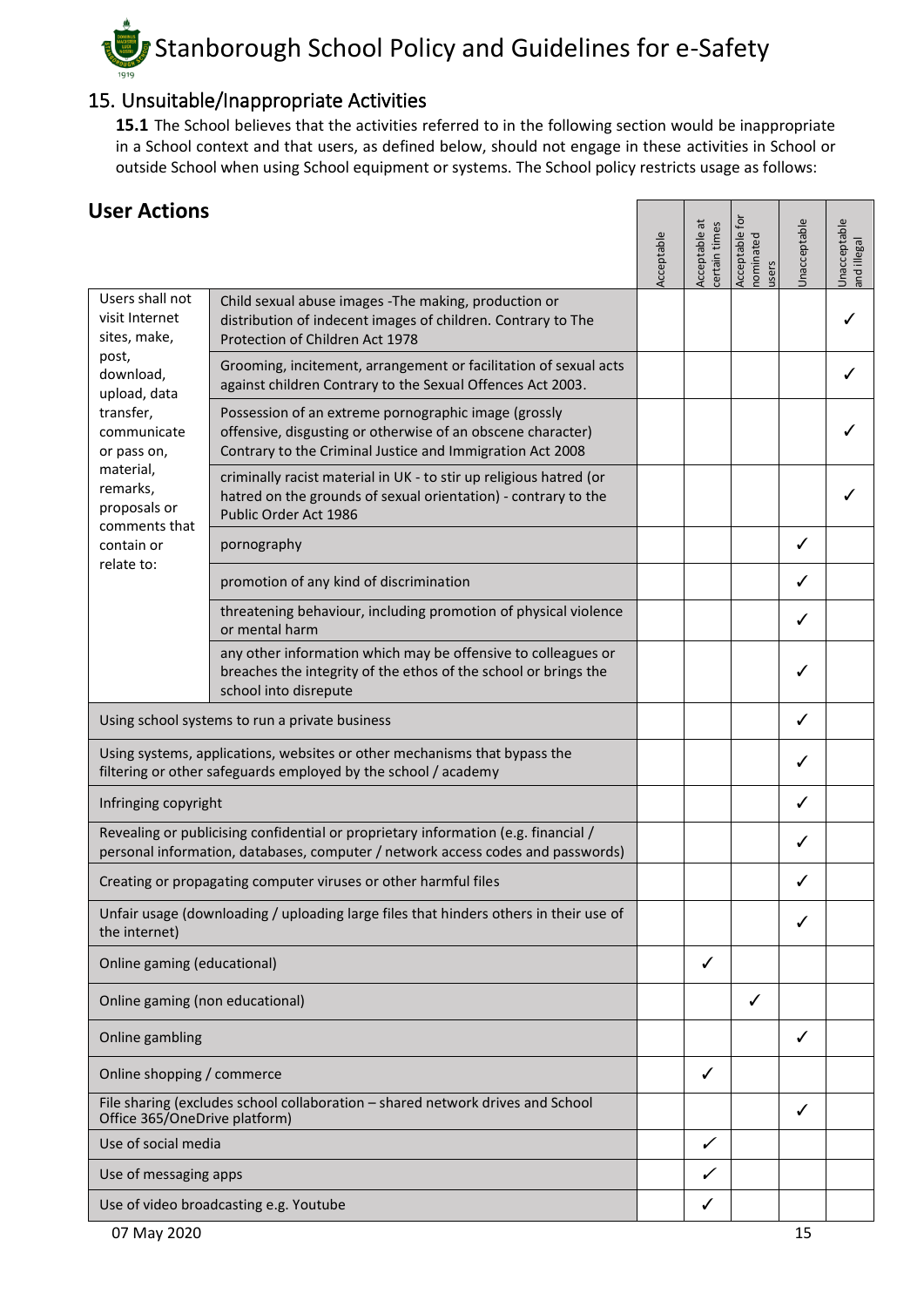

#### <span id="page-15-0"></span>16. Responding to Incident of Misuse

16.1 It is hoped that all members of the School community will be responsible users of digital technologies, who understand and follow School policy. However, there may be times when infringements of the policy could take place, through careless or irresponsible or, very rarely, through deliberate misuse.

**16.2** Illegal Incidents

If there is any suspicion that the web site(s) concerned may contain child abuse images, or if there is any other suspected illegal activity, refer to the right hand side of the Flowchart (below) for responding to online safety incidents and report immediately to the police.

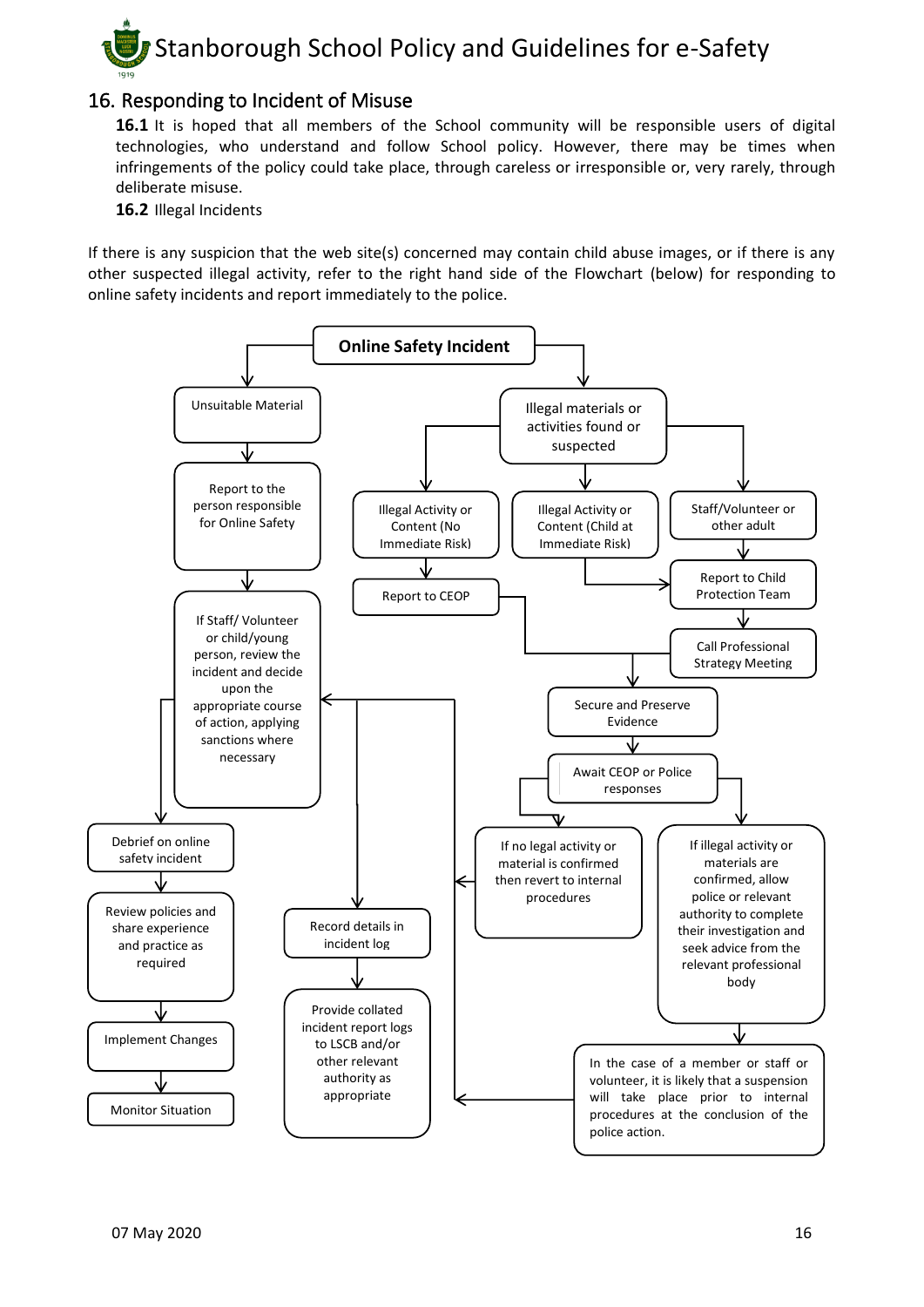

**16.3** If any apparent or actual misuse appears to involve illegal activity, the Headteacher will be immediately involved and will report the matter to the Local Authority Designated Officer (LADO) for Child Protection and the police as appropriate (As indicated in the Child Protection Policy).

#### **16.4** Other Incidents

If members of staff suspect that misuse has taken place, but that the misuse is not illegal, it is essential that correct procedures are used to investigate, preserve evidence and protect those carrying out the investigation. More than one member of staff will be involved in the investigation which will be carried out on a "clean" designated computer.

**16.5** It is more likely that the School will need to deal with incidents that involve inappropriate rather than illegal misuse. It is important that any incidents are dealt with as soon as possible in a proportionate manner, and that members of the school community are aware that incidents have been dealt with. It is intended that incidents of misuse will be dealt with through normal behaviour/disciplinary procedures as follows: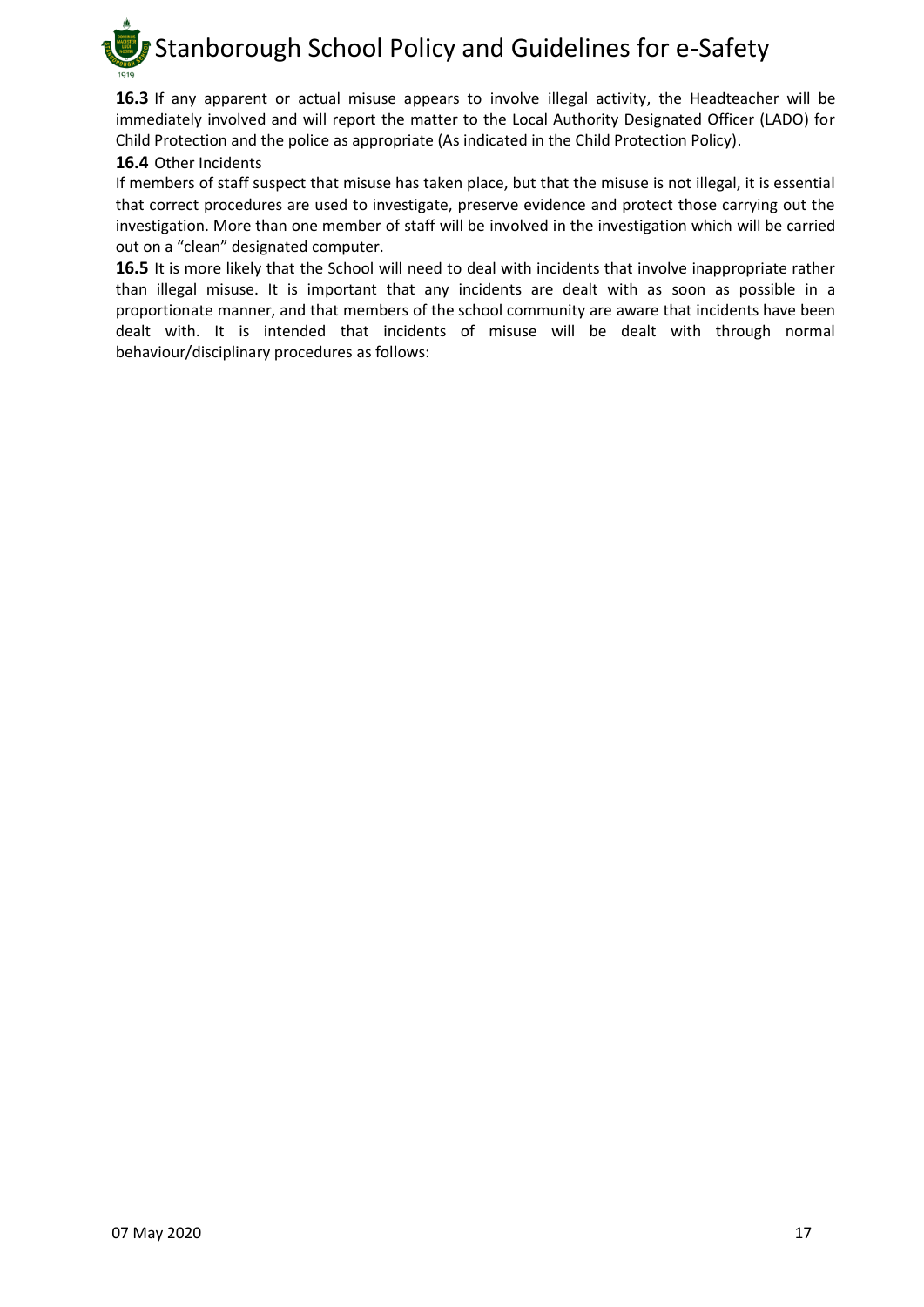| <b>Students</b>                                                                                                                                                                           |                                   |                                           |                                                 |                 | <b>Actions/Sanctions</b>                                      |                          |         |                                              |                                               |
|-------------------------------------------------------------------------------------------------------------------------------------------------------------------------------------------|-----------------------------------|-------------------------------------------|-------------------------------------------------|-----------------|---------------------------------------------------------------|--------------------------|---------|----------------------------------------------|-----------------------------------------------|
| Incidents:                                                                                                                                                                                | Refer to class teacher/form tutor | Refer to Faculty Leader<br>Senior Teacher | Refer to Assistant Head/e-Safety<br>Coordinator | Refer to Police | Refer to IT Manager for action re<br>filtering/security, etc. | Inform parents/guardians | Warning | Removal of network/internet<br>access rights | Further sanction e.g. detention,<br>exclusion |
| Deliberately accessing or trying to access<br>material that could be considered illegal                                                                                                   |                                   |                                           | ✓                                               | ✓               |                                                               | $\checkmark$             |         | ✓                                            | ✓                                             |
| Unauthorised use of non-educational sites<br>during lessons                                                                                                                               |                                   | ✓                                         |                                                 |                 |                                                               |                          | ✓       |                                              |                                               |
| Unauthorised use of mobile phone/ digital<br>camera/other handheld device                                                                                                                 |                                   | ✓                                         | ✓                                               |                 |                                                               | ✓                        | ✓       |                                              |                                               |
| Unauthorised use of social networking/instant<br>messaging/personal email                                                                                                                 |                                   |                                           | ✓                                               |                 |                                                               | ✓                        |         | ✓                                            |                                               |
| Unauthorised downloading or uploading of files                                                                                                                                            |                                   | ✓                                         |                                                 |                 | ✓                                                             |                          |         | ✓                                            |                                               |
| Allowing others to access the School network by<br>sharing user name and passwords                                                                                                        |                                   | ✓                                         |                                                 |                 |                                                               |                          |         | ✓                                            |                                               |
| Attempting to access or accessing the School<br>network, using another Pupil's account                                                                                                    |                                   | ✓                                         |                                                 |                 |                                                               |                          |         | ✓                                            |                                               |
| Attempting to access or accessing the School<br>network, using the account of a member of staff                                                                                           |                                   |                                           | ✓                                               |                 |                                                               | ✓                        |         | ✓                                            |                                               |
| Corrupting or destroying the data of other users                                                                                                                                          |                                   |                                           | ✓                                               |                 |                                                               | ✓                        |         | ✓                                            |                                               |
| Sending an email, text or instant message that is<br>regarded as offensive, harassment or of a<br>bullying nature                                                                         |                                   |                                           |                                                 |                 |                                                               | ✓                        |         | ✓                                            |                                               |
| Continued infringements of the above, following<br>previous warnings or sanctions                                                                                                         |                                   |                                           | ✓                                               | ✓               |                                                               | ✓                        |         | ✓                                            |                                               |
| Actions which could bring the School into<br>disrepute or breach the integrity of the ethos of<br>the School                                                                              |                                   |                                           | ✓                                               | ✓               |                                                               | ✓                        |         | ✓                                            |                                               |
| Using proxy sites or other means to subvert the<br>School's filtering system                                                                                                              |                                   |                                           | ✓                                               |                 | ✓                                                             | ✓                        |         | ✓                                            |                                               |
| Accidently accessing offensive or pornographic<br>material and failing to report the incident                                                                                             |                                   | ✓                                         | ✓                                               |                 |                                                               |                          | ✓       |                                              |                                               |
| Deliberately accessing or trying to access<br>offensive or pornographic material                                                                                                          |                                   |                                           | ✓                                               |                 | ✓                                                             | ✓                        |         | ✓                                            |                                               |
| Receipt or transmission of material that infringes<br>the copyright of another person or infringes the<br>Data Protection Act and the General Data<br><b>Protection Regulation (GDPR)</b> |                                   |                                           | ✓                                               |                 |                                                               |                          |         | ✓                                            |                                               |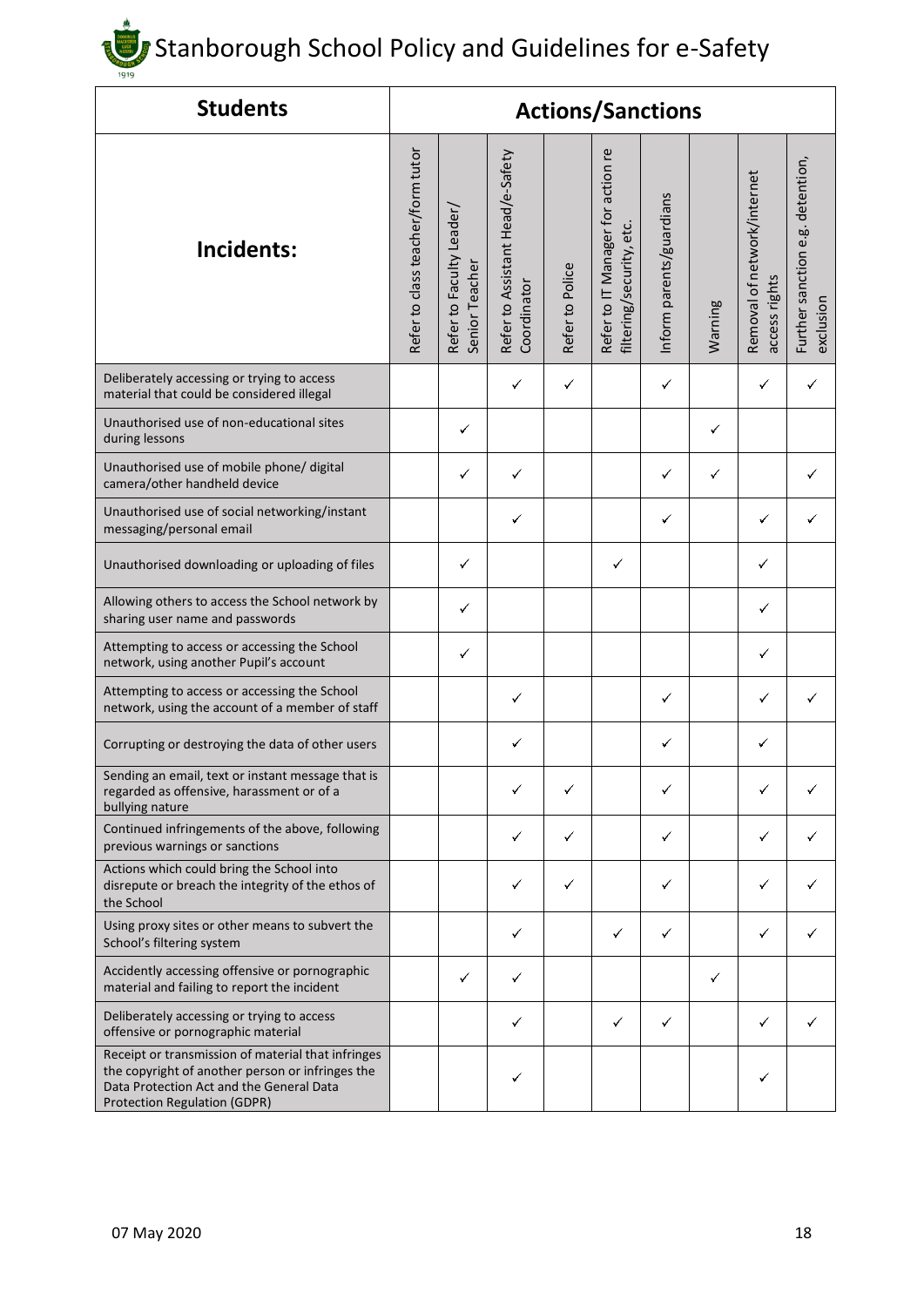| <b>Staff</b>                                                                                                                                                                     | <b>Actions/Sanctions</b>  |                      |                          |                 |                                                               |         |            |                     |
|----------------------------------------------------------------------------------------------------------------------------------------------------------------------------------|---------------------------|----------------------|--------------------------|-----------------|---------------------------------------------------------------|---------|------------|---------------------|
| Incidents:                                                                                                                                                                       | Refer to HOD/Line Manager | Refer to Headteacher | Refer to Human Resources | Refer to Police | Refer to IT Manager for action re<br>filtering/security, etc. | Warning | Suspension | Disciplinary Action |
| Deliberately accessing or trying to access material<br>that could be considered illegal                                                                                          |                           | ✓                    | ✓                        |                 |                                                               |         |            | ✓                   |
| Excessive or inappropriate use of the internet/social<br>networking sites/instant messaging/personal email                                                                       | ✓                         |                      |                          |                 |                                                               |         |            |                     |
| Unauthorised downloading or uploading of files                                                                                                                                   | ✓                         |                      |                          |                 |                                                               | ✓       |            |                     |
| Allowing others to access the School network by<br>sharing user name and passwords or attempting to<br>access or accessing the School network, using<br>another person's account | ✓                         |                      |                          |                 |                                                               |         |            |                     |
| Careless use of personal data e.g. holding or<br>transferring data in an insecure manner                                                                                         | ✓                         |                      |                          |                 |                                                               |         |            |                     |
| Deliberate actions to breach data protection or<br>network security rules                                                                                                        |                           | ✓                    | ✓                        |                 |                                                               |         |            |                     |
| Corrupting or destroying the data of other users or<br>causing deliberate damage to hardware or software                                                                         |                           | ✓                    | ✓                        |                 |                                                               |         |            | ✓                   |
| Sending an email, text or instant message that is<br>regarded as offensive, harassment or of a bullying<br>nature                                                                |                           | ✓                    | ✓                        |                 |                                                               |         | ✓          |                     |
| Using personal email/social networking sites/instant<br>messaging/text messaging to carry out digital<br>communications with Pupils                                              |                           | ✓                    |                          |                 |                                                               |         |            |                     |
| Actions which could compromise the staff member's<br>professional standing                                                                                                       | ✓                         |                      |                          |                 |                                                               | ✓       |            |                     |
| Actions which could bring the School into disrepute<br>or breach the integrity of the ethos of the School                                                                        |                           | ✓                    |                          |                 |                                                               | ✓       |            |                     |
| Using proxy sites or other means to subvert the<br>School's filtering system                                                                                                     |                           | ✓                    |                          |                 |                                                               | ✓       |            |                     |
| Accidently accessing offensive or pornographic<br>material and failing to report the incident                                                                                    |                           | ✓                    | ✓                        |                 |                                                               | ✓       |            |                     |
| Deliberately accessing or trying to access offensive<br>or pornographic material                                                                                                 |                           | ✓                    | ✓                        | ✓               |                                                               |         | ✓          |                     |
| Breaching copyright or licensing regulations                                                                                                                                     | ✓                         |                      |                          |                 |                                                               |         |            |                     |
| Continued infringements of the above, following<br>previous warnings or sanctions                                                                                                |                           |                      | ✓                        |                 |                                                               |         |            |                     |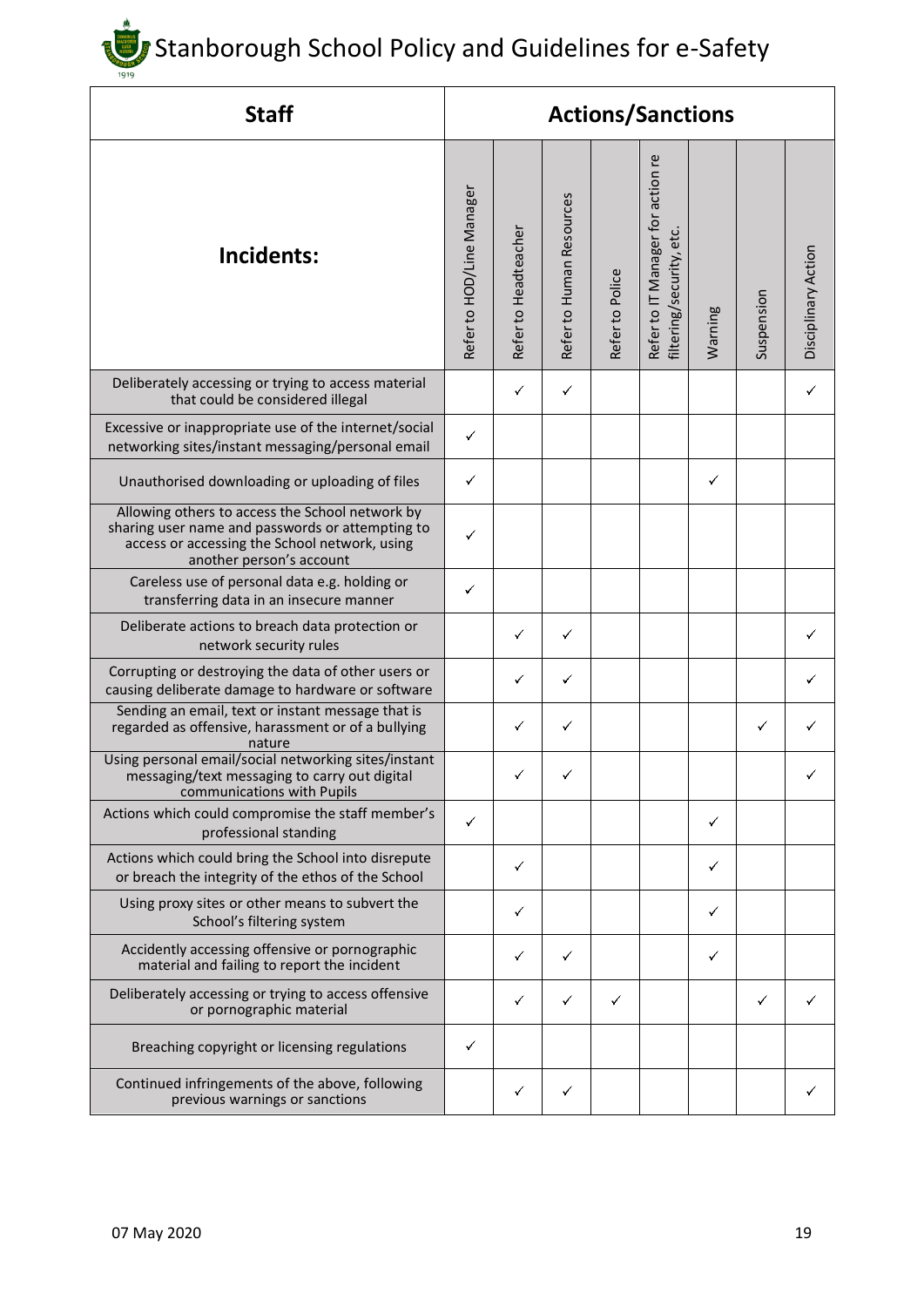

<span id="page-19-0"></span>ICT has transformed the ways we communicate with others, both in and out of the classroom. Our aim is to promote the positive use of this technology and to discourage inappropriate usage or usage which could put others at risk. Staff are asked to recognise that this policy is designed above all to protect the interests of the child, to support staff and to ensure that required action is taken as quickly as possible.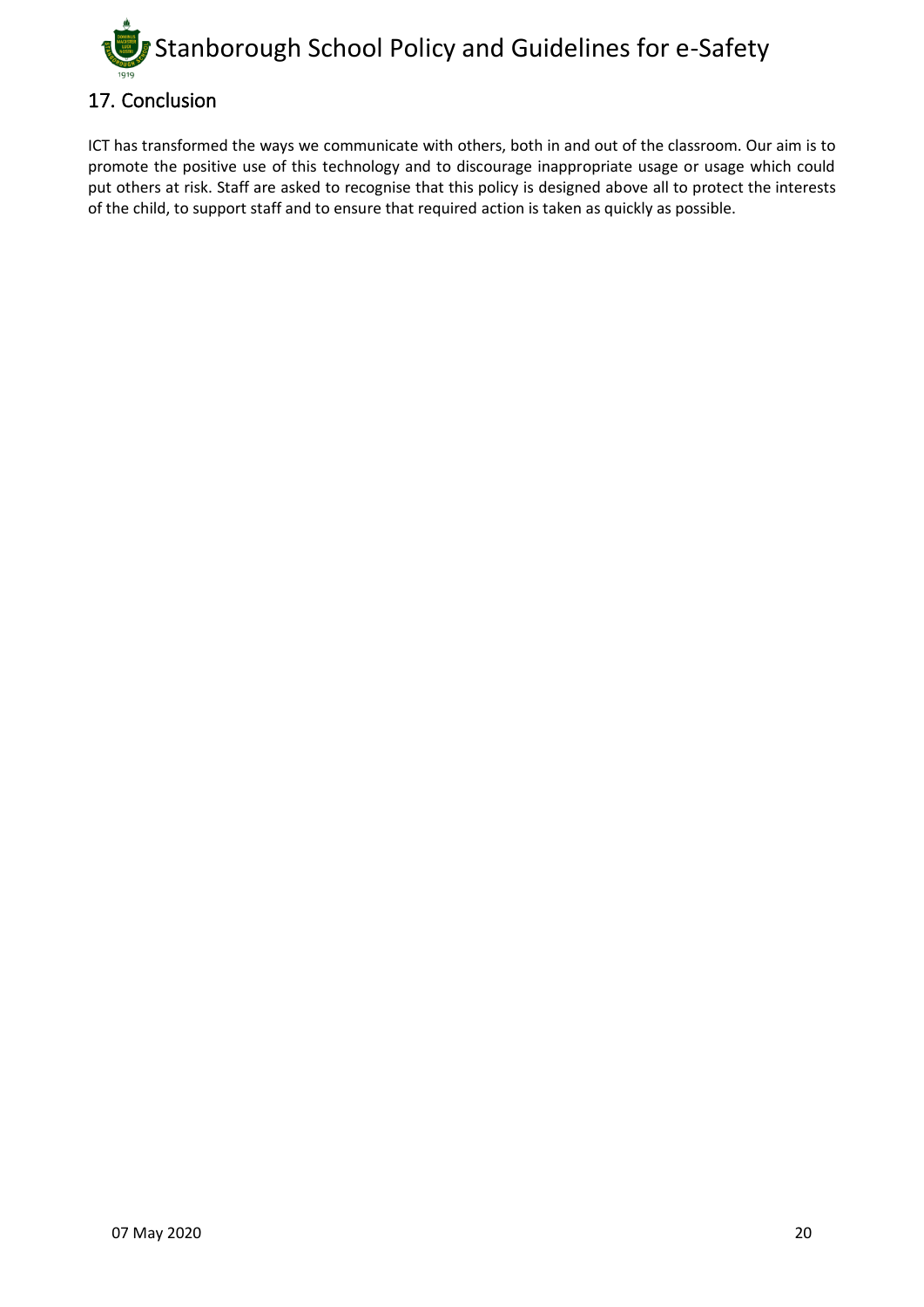

#### <span id="page-20-0"></span>Appendix 1 – How Will Infringements be handled?

Whenever a Pupil or member of staff infringes the e-Safety Policy, the final decision on the level of sanction will be at the discretion of the School Leadership. The following are set out as guidance based on the level of infringement.

#### <span id="page-20-1"></span>1. Students

#### <span id="page-20-2"></span>Category A Infringements

- i. Use of non-educational sites during lessons;
- ii. Unauthorised use of e-mail;
- iii. Unauthorised use of mobile phone (or other new technologies) in lessons, for example, to send texts to friends;
- iv. Use of unauthorised instant messaging/social networking sites.

**Possible sanctions**: referred to class teacher or tutor for a warning and clarification of what can happen if this is repeated/mobile phone removed from pupil and passed to the Assistant Head for collection at the end of the school day.

#### <span id="page-20-3"></span>Category B Infringements

- i. Continued use of non-educational sites during lessons after being warned;
- ii. Continued unauthorised use of e-mail after being warned;
- iii. Continued unauthorised use of mobile phone (or other new technologies) in lessons after being warned;
- iv. Continued use of unauthorised instant messaging/chatrooms/social networking sites;
- v. Use of file sharing software for the purposes of sharing music, games or videos illegally;
- vi. Accidentally corrupting or destroying others' data without notifying a member of staff about it;
- vii. Accidentally accessing offensive material and/or not notifying a member of staff about it;
- viii. Not logging off and/or using another students log on details.

**Possible sanctions:** referred to class teacher or Faculty Leader for follow-up action which could include detention or removal of internet and/or e-mail access for a period of time/mobile phone removed from pupil and passed to the Assistant Head who will contact parents regarding collection of the phone and the length of time when the item cannot be brought into school/referred to the e-Safety Coordinator for a warning of what could happen if this is repeated (particularly for the last two situations)

#### <span id="page-20-4"></span>Category C Infringements

- i. Deliberately corrupting or destroying someone's data, violating the privacy of others;
- ii. Sending an e-mail or text message that is regarded as harassment or of a bullying nature (one-off);
- iii. Deliberately trying to access offensive or pornographic material;
- iv. Any purchasing or ordering of items over the internet (without permission from staff);
- v. Transmission of commercial or advertising material;
- vi. Deliberately using another pupil's login details for malicious purposes and/or passing out your personal login details to another pupil.

**Possible sanctions:** referred to Assistant Head/Senior Teacher for a warning and clarification of what can happen if this is repeated and contact with parents as well as removal of internet and/or e-mail privileges for a period of time/referred to the e-Safety Coordinator for a warning of what could happen if this is repeated (particularly for the last two situations)/removal of technological device and parent contacted if this is not done via the School network. If inappropriate web material is accessed then ensure the IT Manager is informed and that appropriate technical support filters the site and inform the Assistant Head Pastoral.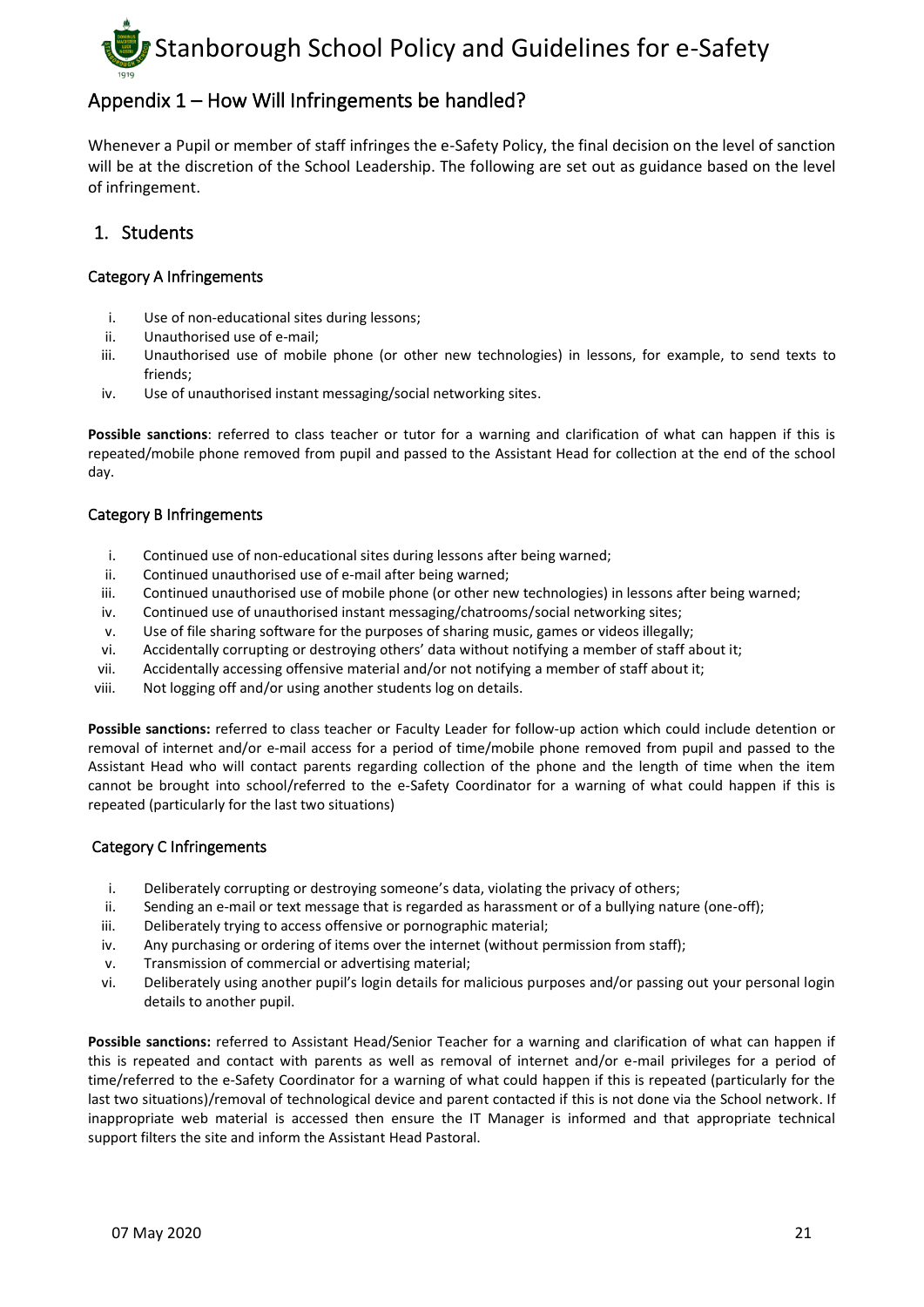#### <span id="page-21-0"></span>Category D Infringements

- i. Continued sending of e-mails or text messages regarded as harassment or of a bullying nature after being warned;
- ii. Deliberately accessing, downloading and disseminating any material deemed offensive, obscene, defamatory, racist, homophobic or violent;
- iii. Receipt or transmission of material that infringes the copyright of another person or infringes the conditions of the Data Protection Act 2008 and the General Data Protection Regulation (GDPR);
- iv. Bringing the School name into disrepute;
- v. Using the School network as a means of inciting riot or public order offences;
- vi. Deliberately trying to circumvent the IT Security Policy.

**Possible sanctions:** referred to Assistant Head/Headteacher, contact with parents which may include exclusion as well as referral to the Community Police/removal of technological device and parent contacted if this is not done via the School network/ contact with the Child Exploitation and Online Protection Unit.

If appropriate, secure and preserve any evidence, for example, print-outs of e-mails/texts and inform the sender's service provider.

#### <span id="page-21-1"></span>2. Members of Staff

#### <span id="page-21-2"></span>Category A Infringements (Misconduct)

- i. Excessive use of Internet for personal activities not related to professional development, for example, online shopping, personal e-mail, instant messaging, etc.;
- ii. Use of personal data storage media (for example, USB memory sticks) without considering access and appropriateness of any files stored;
- iii. Not implementing appropriate safeguarding procedures;
- iv. Any behaviour on the world wide web that compromises the staff members' professional standing in the school and community;
- v. Misuse of first level data security, for example, wrongful use of passwords;
- vi. Breaching copyright or license, for example, installing unlicensed software on the network.

**Possible sanctions:** referred to line manager/Headteacher and warning given

#### <span id="page-21-3"></span>Category B Infringements (Gross Misconduct)

- i. Serious misuse of, or deliberate damage to, any School computer hardware or software;
- ii. Any deliberate attempt to breach data protection or computer security rules;
- iii. Deliberately accessing, downloading and disseminating any material deemed offensive, obscene, defamatory, racist, homophobic or violent;
- iv. Receipt or transmission of material that infringes the copyright of another person or infringes the conditions of the Data Protection Act 2008 and the General Data Protection Regulation (GDPR);
- v. Bringing the school into disrepute.

**Possible sanctions:** referred to Headteacher/Governors and follow the School's disciplinary procedures; report to Human Resources/involvement of the Police, if appropriate. If there is a safeguarding issue, then remove the PC/laptop to a secure place to ensure that there is no further access to the PC or laptop. If appropriate, instigate an audit of all ICT equipment by an outside agency to ensure there is no risk of pupils accessing inappropriate materials in the School. If appropriate, identify the precise details of the materials. In the case of indecent images of children including child pornography being found, the member of staff will be immediately suspended and the Police should be called. (The School's Child Protection Policy would be implemented.)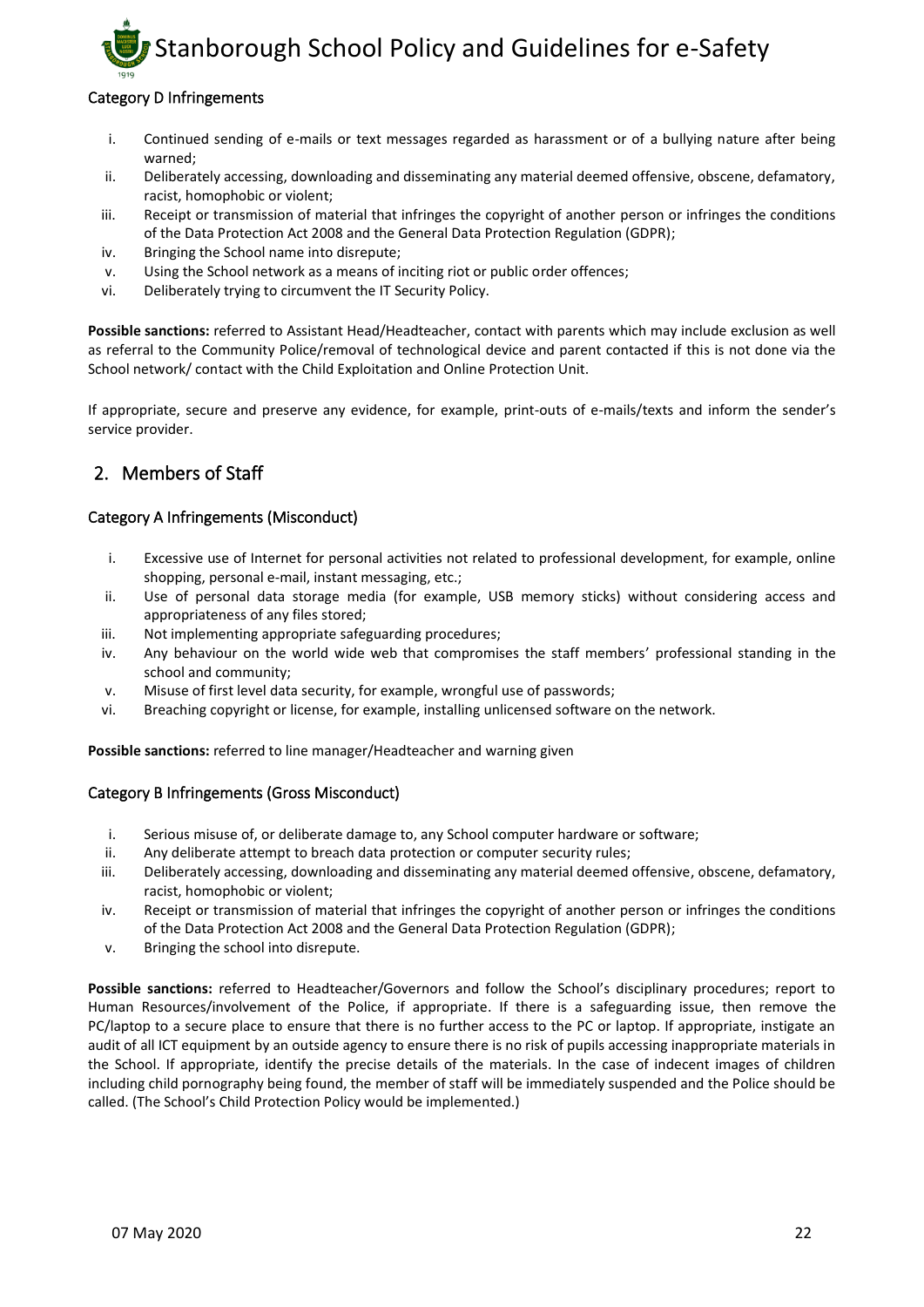

#### <span id="page-22-0"></span>Appendix 2 – Reporting e-Safety Concerns

#### <span id="page-22-1"></span>e-Safety Record of Concern

This form should be used to raise e-safety concerns about a pupil or member of staff. It should be used to record non-child protection issues like misuse of the School network or mobile devices. **When completed, this form should be handed to the Senior Teacher or Assistant Head for a pupil and to the e-Safety Coordinator for a member of staff**.

If the matter you are raising is of a child protection nature them please use the paperwork for Welfare Concerns or for Disclosures and pass these details to the Designated Senior Lead or Deputy Designated Senior Lead.

| Name of Pupil/ Member of<br>Staff                                      |           |  |
|------------------------------------------------------------------------|-----------|--|
| Date of Incident                                                       |           |  |
| e-Safety Concern<br>(Please record details<br>of the concern/incident) |           |  |
| Name (Print)                                                           | Date      |  |
| Position                                                               | Signature |  |
| Report Received by                                                     | Date      |  |